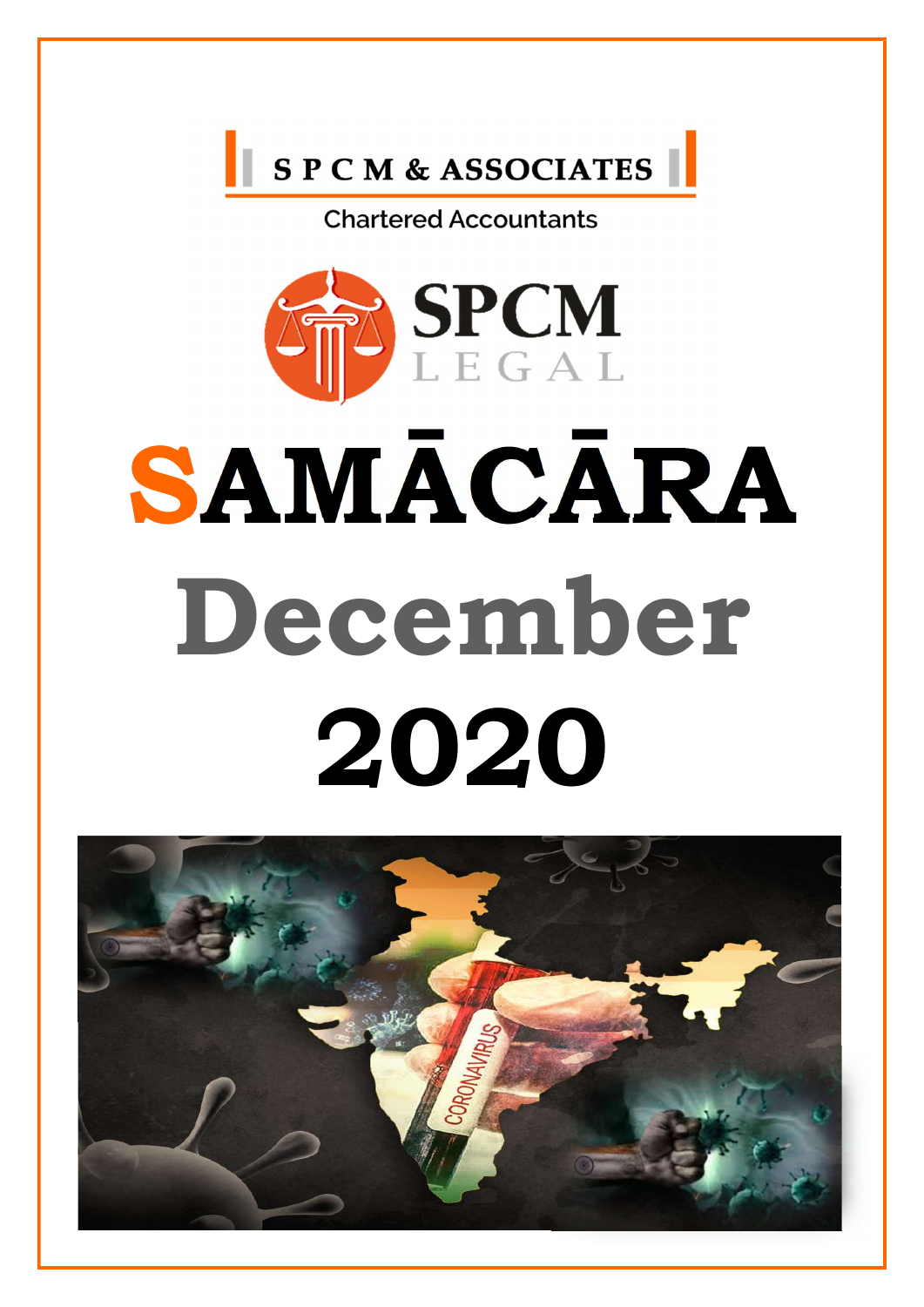



# SAMĀCĀRA – DECEMBER 2020

### TEAM SAMĀCĀRA

### INCOME TAX



### GOODS AND SERVICES TAX

| Adv. Abhay H. | Ms. Ruchi       | <b>CA. Kalpesh</b> |
|---------------|-----------------|--------------------|
| <b>Bora</b>   | <b>Bhansali</b> | <b>Shah</b>        |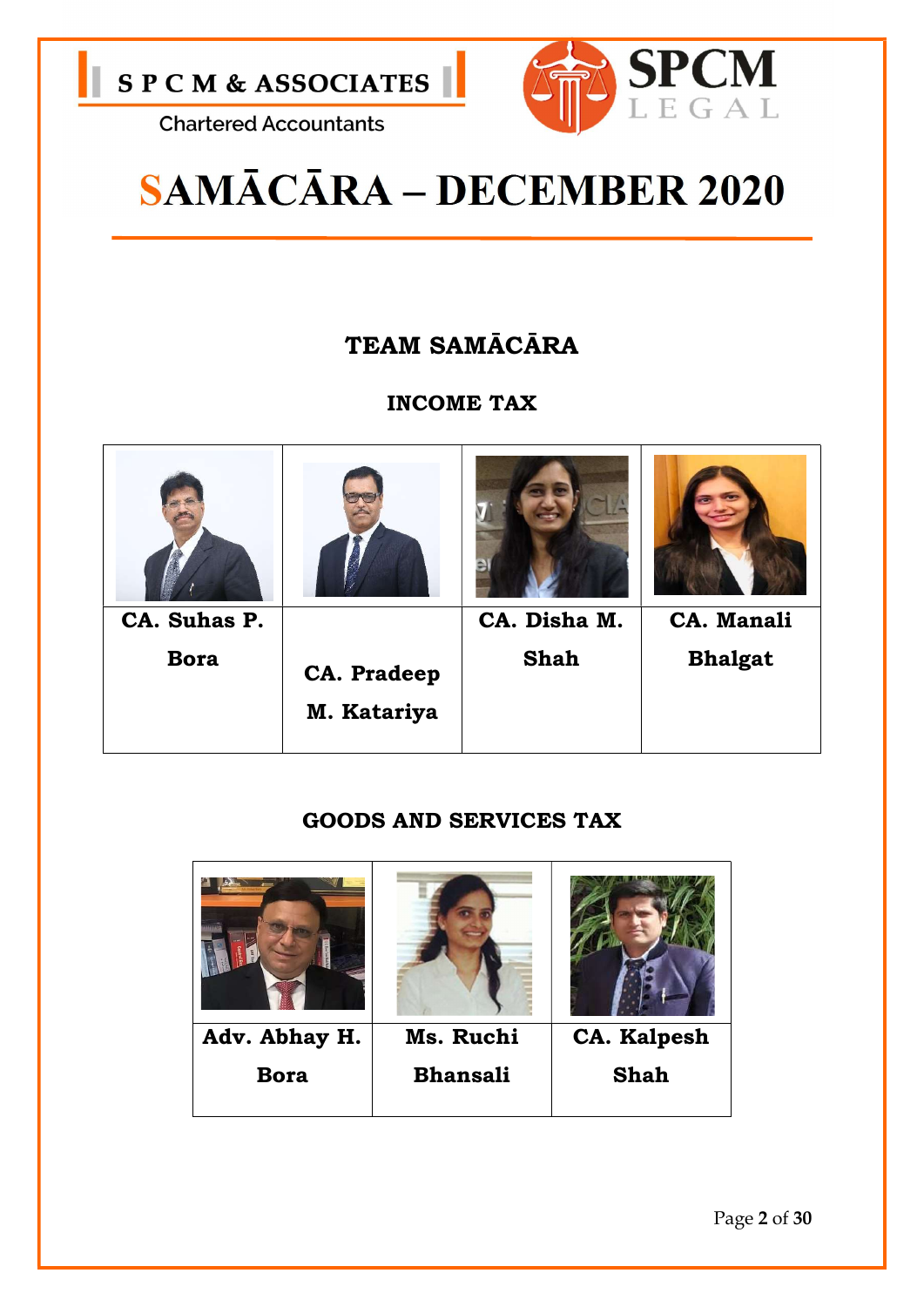



# SAMĀCĀRA – DECEMBER 2020

#### COMPANY LAW

| CA. Manoj R. | <b>CS. Pranoti</b> | Ms. Purva Bhide |
|--------------|--------------------|-----------------|
| Jain         | <b>Shinde</b>      |                 |
|              |                    |                 |

#### BANKING AND FINANCE



#### CIVIL, CRIMINAL, REAL ESTATE AND OTHER LAWS

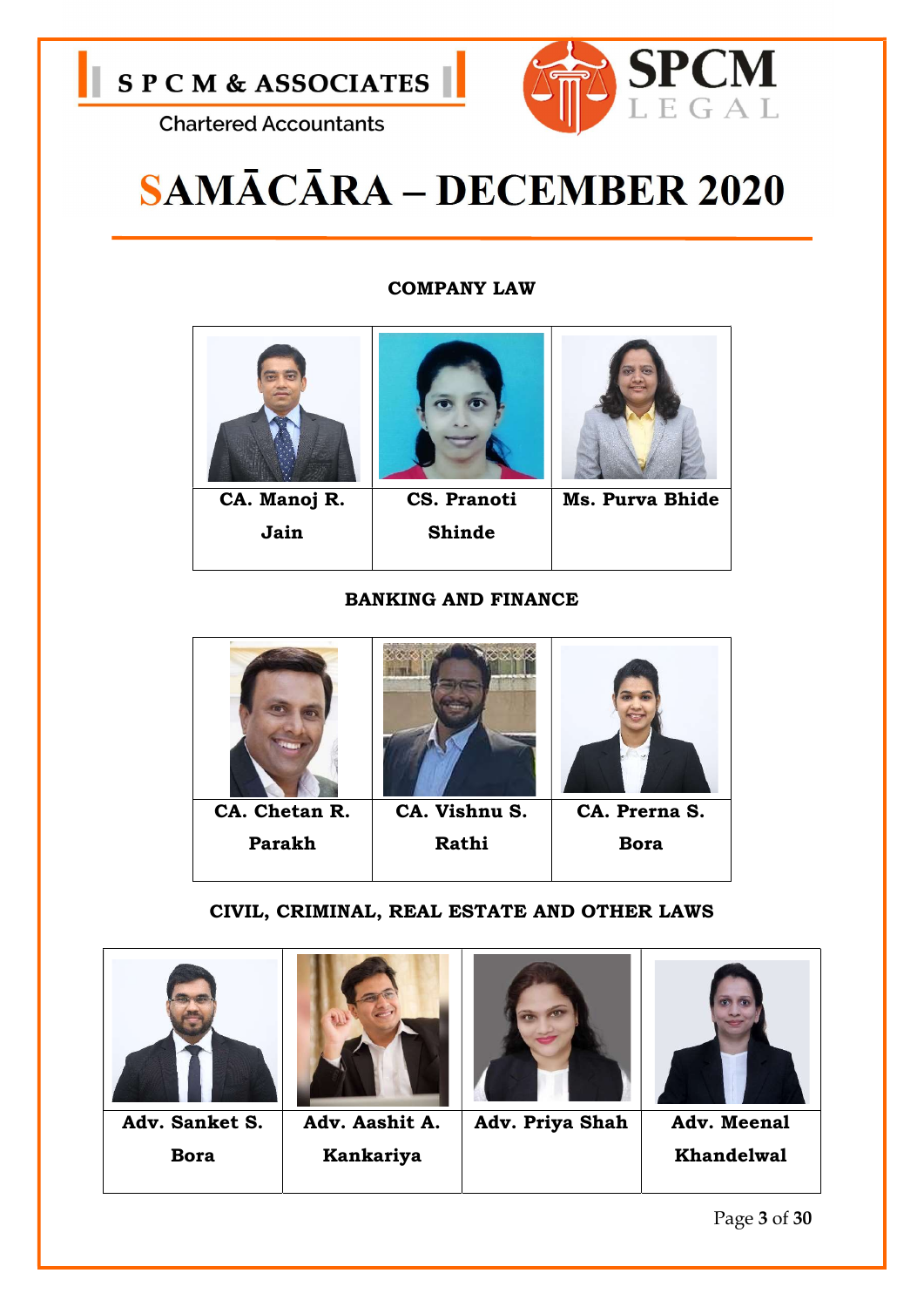



### SAMĀCĀRA – DECEMBER 2020

### **EDITORIAL**

Dear All,

On November 12, 2020, The Union Minister for Finance and Corporate Affairs Smt. Nirmala Sitharaman announced 12 key measures as part of Government of India's stimulus to the economy, under Aatma Nirbhar Bharat 3.0. The net stimulus announced amounts to Rs 2.65 Lakh crore.

In a significant demand booster for the residential real estate sector, the govt has made amendments in the Income Tax Act to help home-buyers as well as developers. This relief is only for new buying of homes from the developers with certain restrictions. While doing so, there is no intelligible differentia as to why a middle-class home buyer is restricted from buying a residential unit from a 3rd person or a second-hand seller.

This Diwali and New Year festivities are different than the earlier years because of the ongoing corona pandemic. The visits to temples were forbidden so also to friends and relatives. Yet we could enjoy the festival of Diwali with a greater sense of satisfaction and joy as valuable moments were shared with family and near and dear ones. This year we have experienced the noiseless' Diwali; in the same breath the steps taken recently by the Government towards making certain proceedings under the direct tax and other laws are also noiseless' – so to say and thus require deeper examination.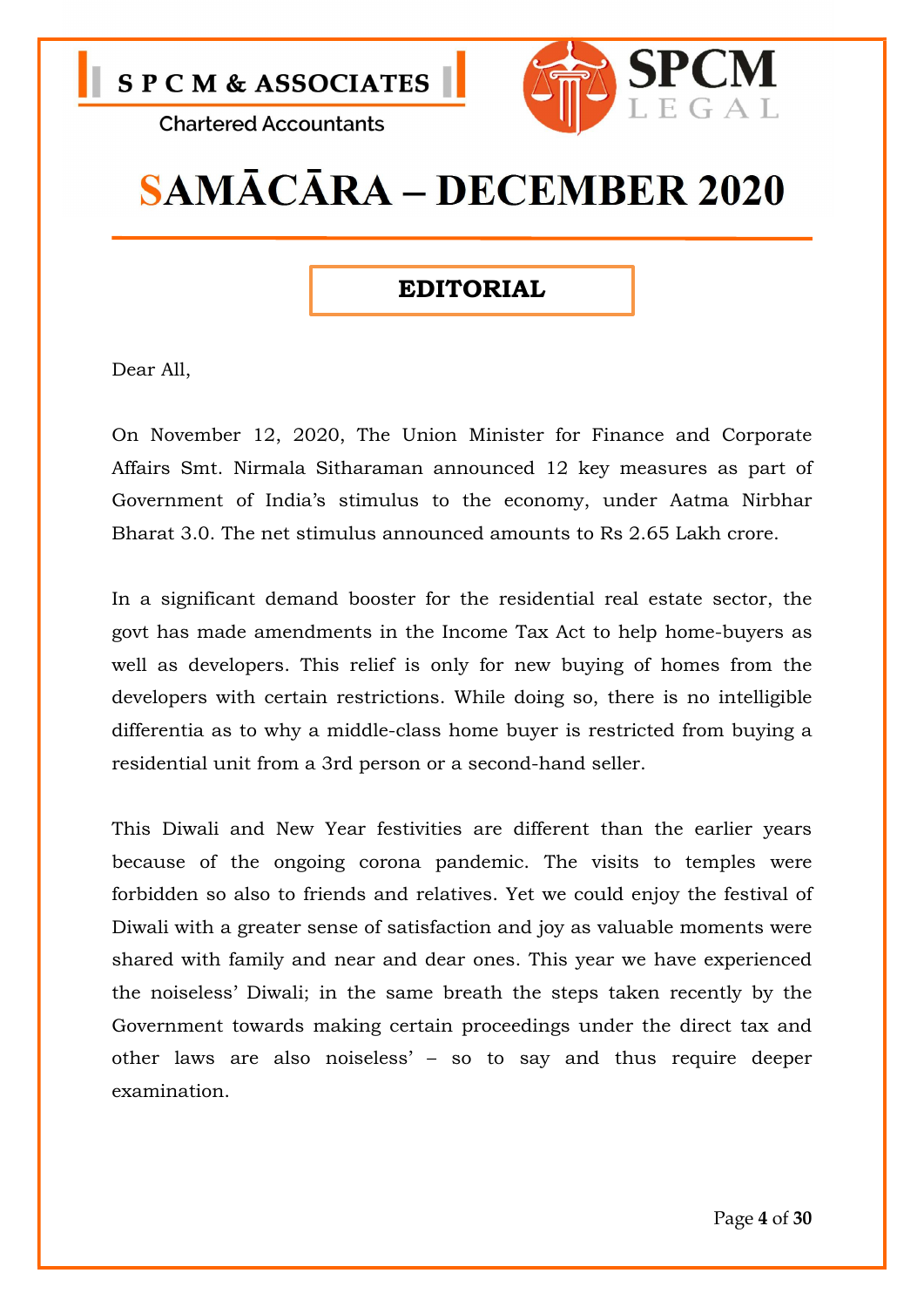



# SAMĀCĀRA – DECEMBER 2020

At SPCM, in spite of lesser strength, we are keeping the targets for completing the assignments of all Audits under different statute like GST, Income Tax, Bombay Public Trust Act, Companies Act, Limited Liability partnership Act on schedule and on time lines.

At the end I would like to conclude by sharing this, 'who would have thought- till few months ago- that we would have to travel through this journey and have to carry the on with resources with enthusiasm our work and our life?' As is said "As long as there is life, there is hope. As long as there is hope, there is a life."

Till then, be safe and keep others safe.

With Warm Regards,



CA. Suhas P. Bora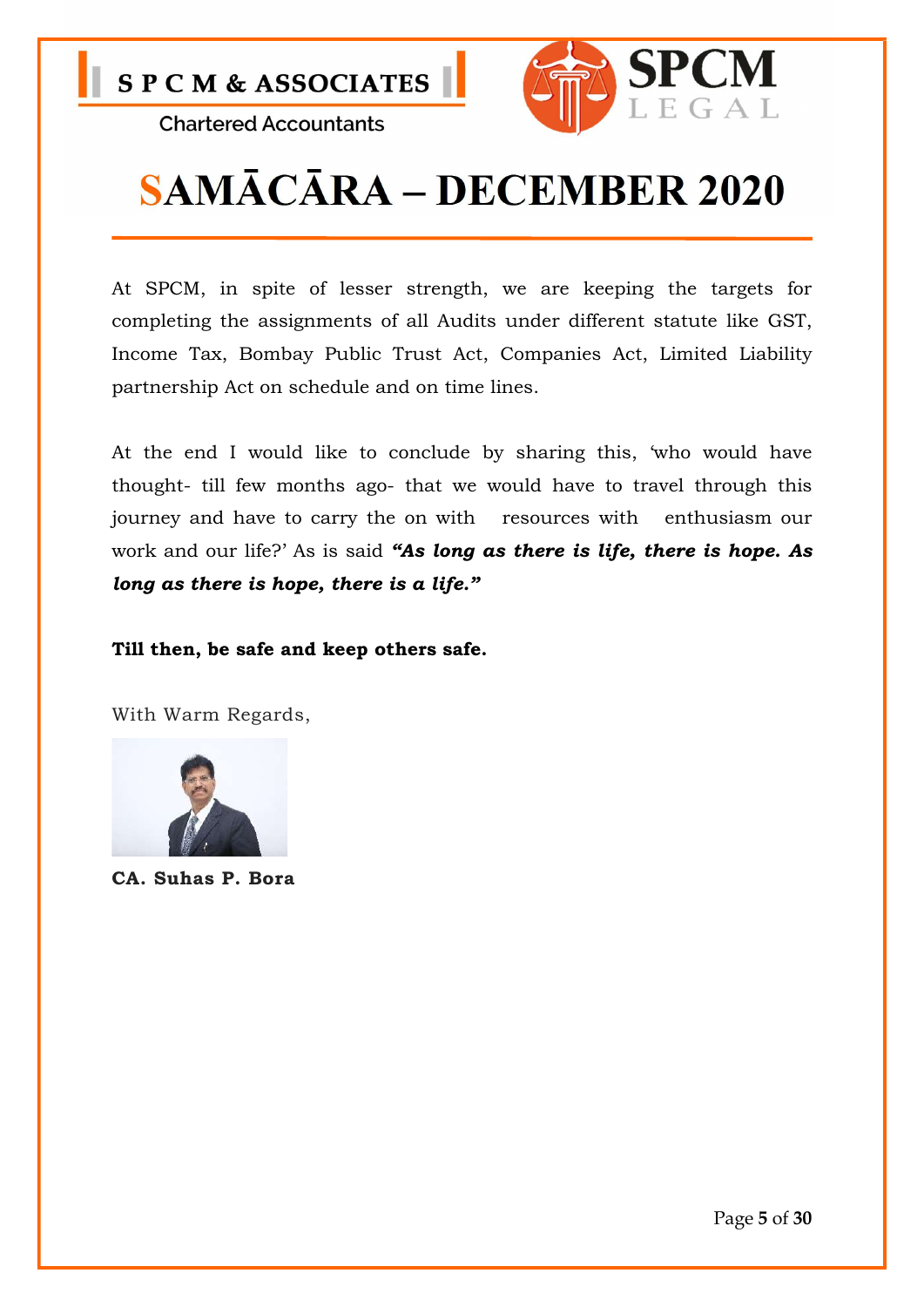



# SAMĀCĀRA – DECEMBER 2020

### NOTIFICATIONS

#### 1. Notification No. 89/2020/ F.No. 370133/16/2020-TPL, dated 2nd, November, 2020

The Central Government specifies the sovereign wealth fund, namely, the MIC Redwood 1 RSC Limited, Abu Dhabi, United Arab Emirates, as the specified person for the purposes of clause  $u/s$ .  $10(23FE)(b)(vi)$  in respect of the investment made by it in India on or after the date of publication of this notification in the Official Gazette but on or before 31st March, 2024 subject to the fulfilment of conditions. Violation of any of the conditions as stipulated in the said clause (23FE) and this notification shall render the assessee ineligible for the tax exemption. It also has annexure of Audit report to be filed by the Sovereign Wealth Fund claiming exemption under clause (23FE) of section 10 of the Income -tax Act, 1961.

#### 2. Notification No. 11/21022/23(15)/2020-FCRA-III, dated 23rd, November, 2020

#### Extension of Time for Uploading/Online Submission/Filing of Annual FCRA Returns for the year 2019-20

As per rule 17 of the Foreign Contribution (Regulation) Rules, 2011, every person who receives foreign contribution under the Foreign Contribution (Regulation) Act, 2010, shall submit a signed or digitally signed report in electronic form in Form FC-4 with scanned copies of income and expenditure statement, receipt and payment account and balance sheet for every financial year beginning on the 1st April within nine months of the closure of the financial year. The Foreign Contribution (Regulation) Act, 2010 has been amended by the Foreign Contribution (Regulation) Amendment Act, 2020. As per the amended provisions, the FCRA registered associations and prior permission (PP) holders as well as prospective seekers of registration or PP are required to meet few conditions.

Therefore, considering above, the Central Government extends the time for uploading/online submission of annual returns for the year 2019-20 up to 30th June, 2021.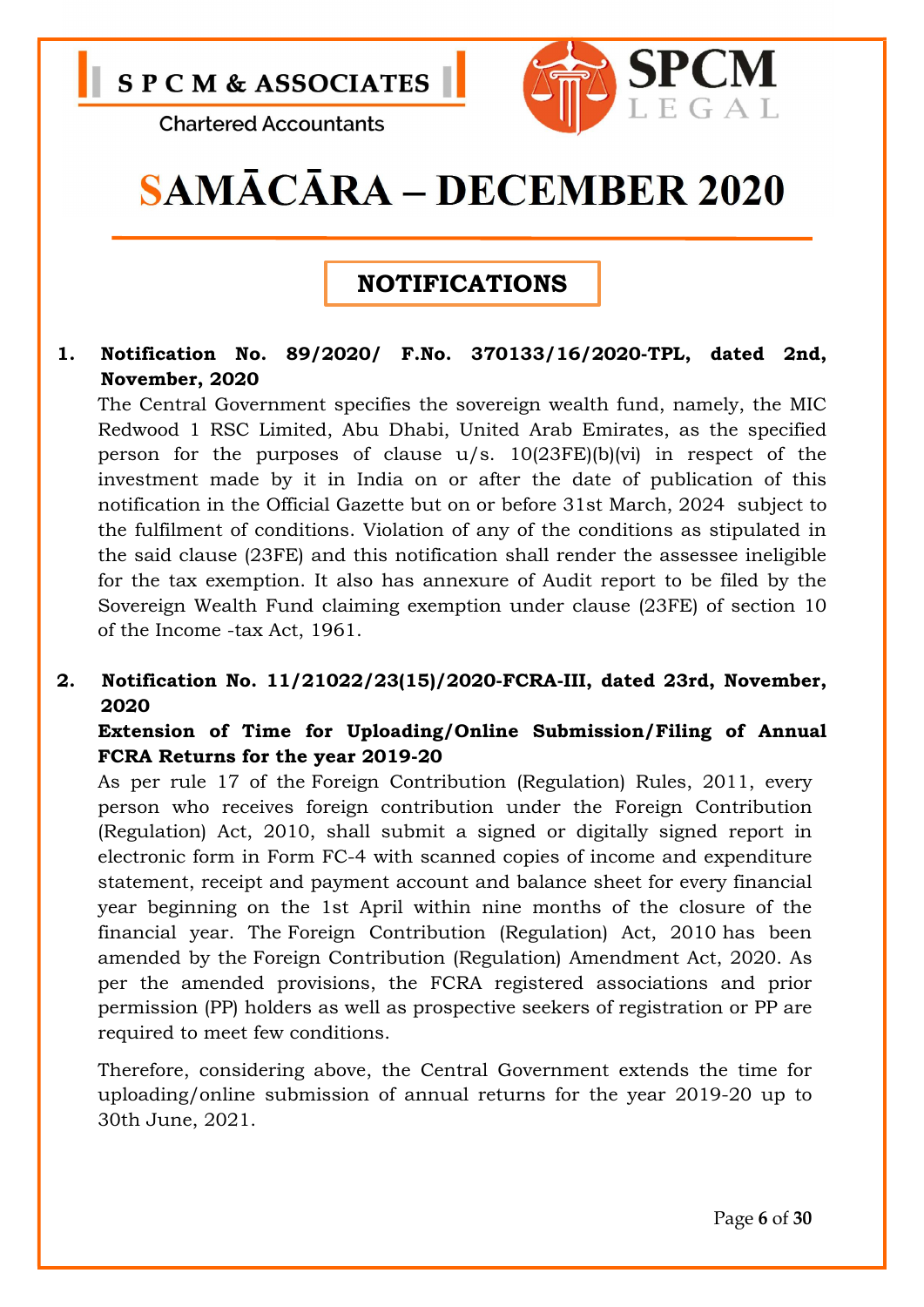



## SAMĀCĀRA – DECEMBER 2020

### **CIRCULAR**

#### 1. Circular No. 19/2020/ F. No. 197/135/2020-ITA-1, dated 3rd November,2020

#### Condonation of delay u/s. 119(2)(b) of the Income-tax Act, 1961 in filing of Form No. 10BB for AY 2016-17 and subsequent years

Under the provisions of section 10(23C) of Income-tax Act, 1961 where the total income of the fund or trust or institution or any university or other educational institution or any hospital or other medical institution referred to in sub-clause (iv) or sub-clause (v) or sub-clause (vi) or sub-clause (via), without giving effect to the provisions of the said sub-clauses, exceeds the maximum amount which is not chargeable to tax in any previous year, such trust or institution or any university or other educational institution or any hospital or other medical institution shall get its accounts audited in respect of that year by an accountant before the specified date referred to in section 44AB and furnish by that date, the report of such audit in the prescribed form duly signed and verified by such accountant.

As per Rule 16CC of the Income-tax Rules, 1962 the audit report of the accounts of such a fund or trust or institution or any university or other educational institution or any hospital or other medical institution is to be furnished in Form No. 10BB. As per Rule 12(2) of the Rules, such audit report is to be furnished electronically. The failure to furnish such report in the prescribed form along with the return results in disentitlement of such entity from claiming exemption under section 10(23C) of the Act.

In relation to above, CBDT directs that:

(i) In all the cases of belated applications in filing of Form No. 10BB for years prior to AY. 2018-19, the Commissioners of Income-tax are authorized to admit such applications for condonation of delay u/s 119(2)(b) of the Act. Further, all such applications shall be disposed of by 31.03.2021.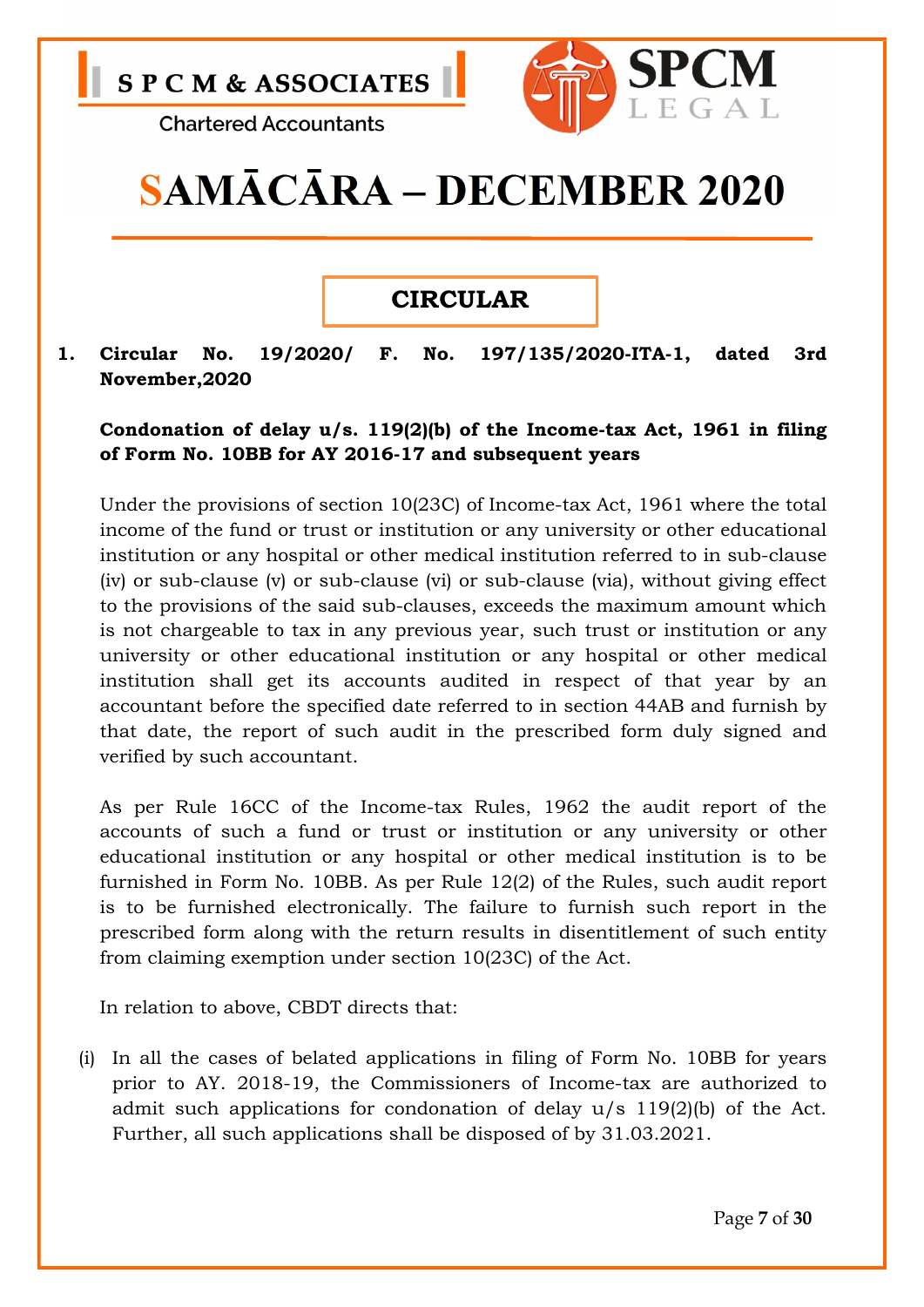



# SAMĀCĀRA – DECEMBER 2020

(ii) Where there is delay of up to 365 days in filing Form no. 10BB for AY 2018-19 or for any subsequent AY, the Commissioners of Income-tax are authorized to admit such belated applications of condonation of delay u/s. 119(2) of the Act and decide on merits.

#### 2. Circular No. 583/2020, dated 27th November, 2020

The Office of the Charity Commissioner Maharashtra State has extended due date for submitting trust accounts for the FY 2019-20 to 31st December 2020.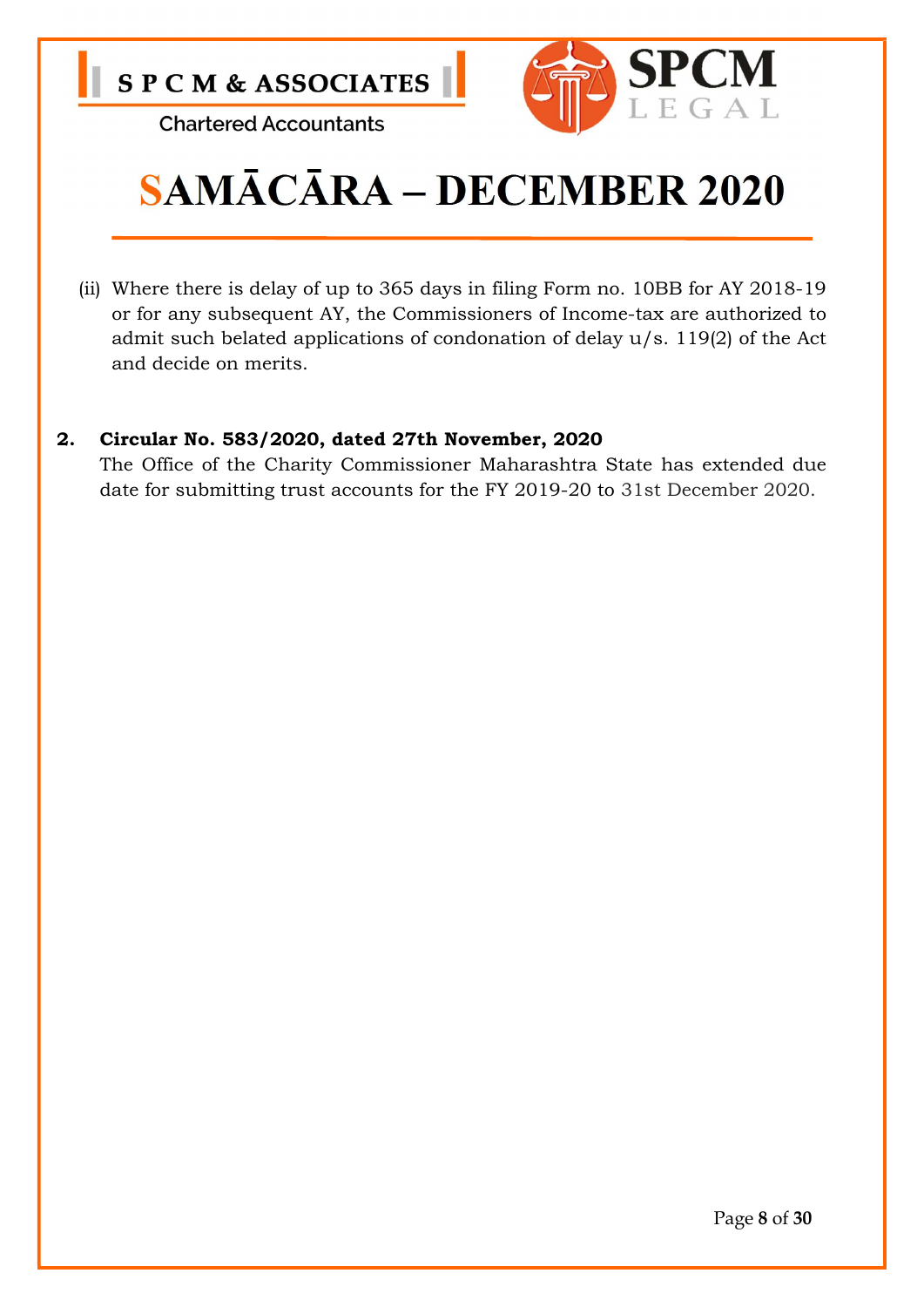



### SAMĀCĀRA – DECEMBER 2020

### NEW FAQ'S ON VIVAD SE VISHWAS

CBDT's second set of 34 FAQs on Vivad se Vishwas Scheme further clears air on the scope/eligibility (20 FAQs), computation (4 FAQs), consequences (8 FAQs) and procedure (2 FAQs); Clarifies on availability of the Scheme where appeal / arbitration was pending as on the specified date (i.e., Jan 31st, 2020), but was subsequently disposed off before filing of declaration;

Further, clarifies that where the application for condonation is filed before the date of issue of this circular, and appeal is admitted before the date of filing of the declaration, "such appeal will be deemed to be pending as on 31st Jan, 2020."; Likewise, clarifies that cross objections, MAs pending as on the specified date will also be covered under the Scheme, however, denies availability of Scheme where proceedings are pending before the Settlement Commission;

Also, issues clarification on Scheme entitlement in respect of cases before AAR and cases where MAP is invoked, states that "in a case where MAP resolution is pending or the assessee has not accepted MAP decision, the related appeal shall be eligible for VsVS.";

However, makes it clear that appeal against Trust's registration denial is not eligible for VsVS; Rejects consequential relief in Sec. 201 proceedings where appeal involving Sec. 40(a)(ia)(ia) disallowance is settled under the VsVS; Similarly, after making payment of tax under VsVS in respect of cash credit addition u/s. 68, CBDT clarifies that the assessee cannot make entries in his books by crediting the said loan in his capital account;

Lastly, provides for revision of declaration "any number of times before the DA issues a certificate u/s 5(1) of VsV Act."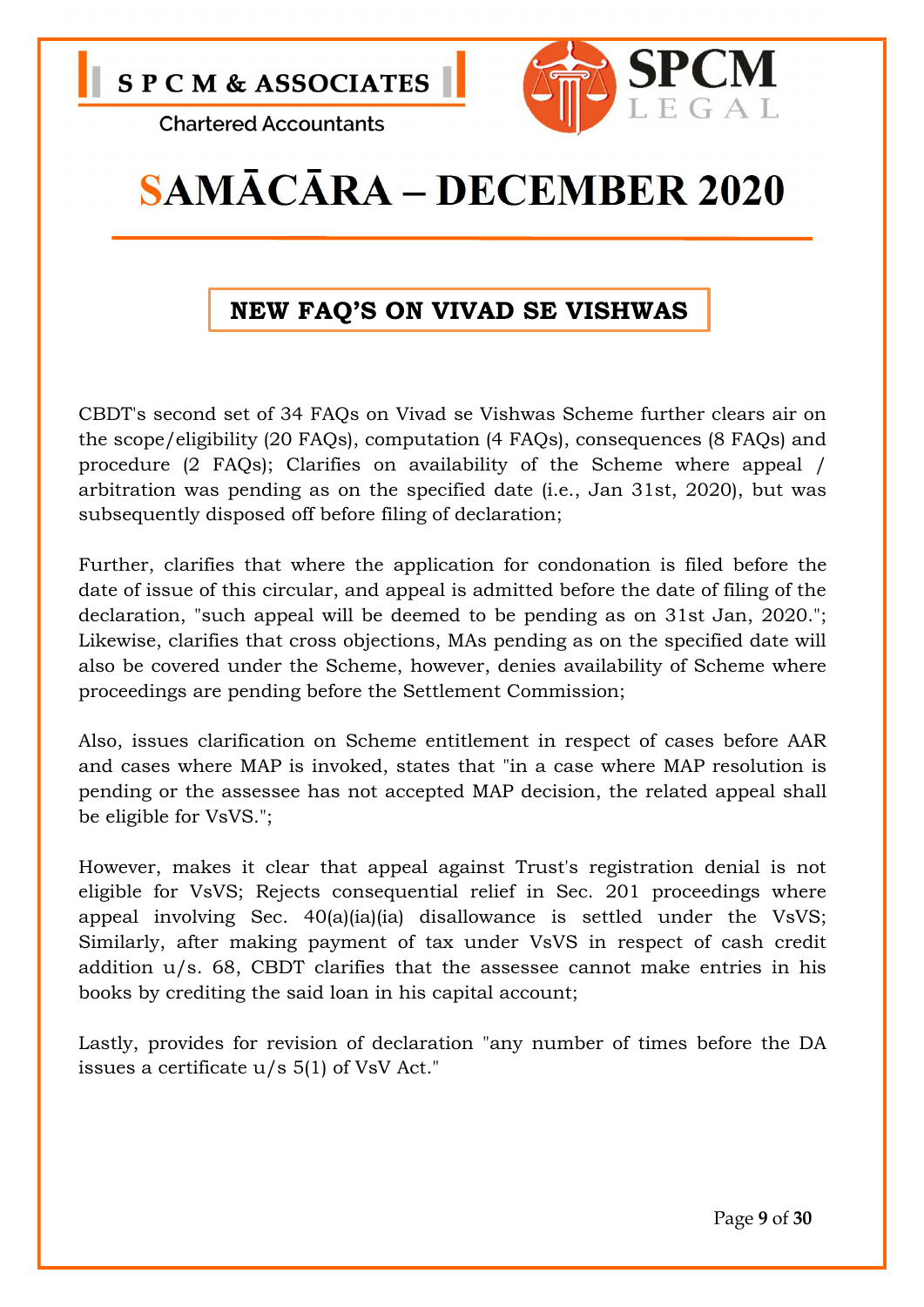



### SAMĀCĀRA – DECEMBER 2020

### UNREPORTED DECISIONS

### 1. S. 68 r.w.s. 115BBE: Cash Credit – demonetization of currency – unaccounted sales only profit therefrom could only be taxed as income of assessee:

It is evident from entries found in cash book and from statement recorded from assessee in course of survey that assessee purchased gold in period of demonetization which was obviously for sale to persons on receiving cash from them as the same is normal practice of gold trade. The gold purchased in period of demonetization was towards agreed sale to persons on receiving amount there from those persons. Thus, the source of payment for purchase of gold is out of amount received from its sales and so it is to be treated as properly explained. It is only profit on sale of said purchased gold which is income of assessee which was undisclosed income of assessee and the same could only be subjected to tax. It is settled law that in case of unaccounted sales only profit therefrom could only be taxed as income of assessee.

Nawal Kishore Soni vs. ACIT (ITAT Jaipur) dt: September 15, 2020; ITA No. 1307, 1308, & 1309/JP/2019; Assessment Years: 2015-16 to 2017- 18

### 2. S. 56(2) (viib)/Rule 11UA: Fair market value of shares – assessee are free to adopt any one of the methods:

The appellant has challenged the addition of  $\hat{ }$  3,96,54,531 u/s. 56(2) (viib) of the Act by the AO on account of issuance of shares on basis of Discounted Free Cash Flow Method instead of Net asset method.

Page 10 of 30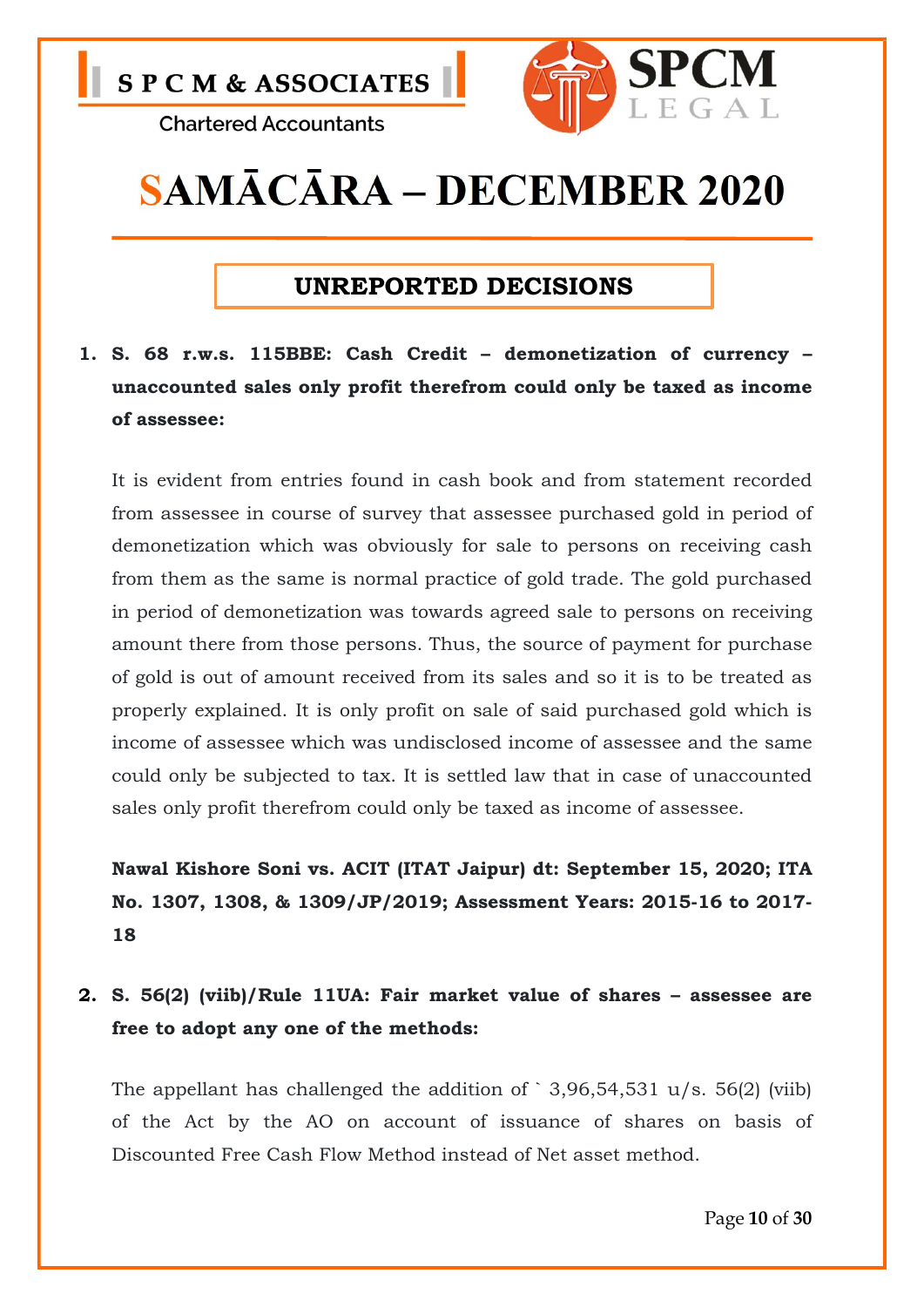



# SAMĀCĀRA – DECEMBER 2020

Section 56 allows the assessees to adopt one of the methods of their choice. But the AO held that the assessee should have adopted only one method for determining the value of the shares. In our opinion, it was beyond the jurisdiction of the AO to insist upon a particular system, especially the Act allows to choose one of the two methods. Until and unless the legislature amends the provision of the Act and prescribes only one method for valuation of the shares, the assessee are free to adopt any one of the methods.

Karmic Labs Pvt. Ltd. v/s. ITO, Ward-15(2) (1); ITA No. 3955/Mum/2018 Assessment Year: 2014-15; Mumbai ITAT; dt: 28/07/2020

### 3. S. 10(38)/68: Bogus Capital Gains from Penny Stocks – third party statement – cross examination not provided:

The Tribunal observed that the primary material to make additions in the hands of assessee was the statement of one Shri Vipul Bhat and the outcome of each proceedings on his associated entities including M/s. SAL. However, there is nothing on record to establish vital link between the assessee group and Shri Vipul Bhat or any of his group entities. The assessee, all along, denied having known Shri Vipul Bhat or any of his group entities. However, nothing has been brought on record to controvert the same and establish the link between Shri Vipul Bhat and the assessee. The opportunity to cross-examine Shri Vipul Bhat was never provided to the assessee which is contrary to the decision of Hon'ble Supreme Court in M/s. Andaman Timber Industries V/s. CCE (CA No. 4228 of 2006) wherein it was held that not allowing the assessee to cross-examine the witnesses by the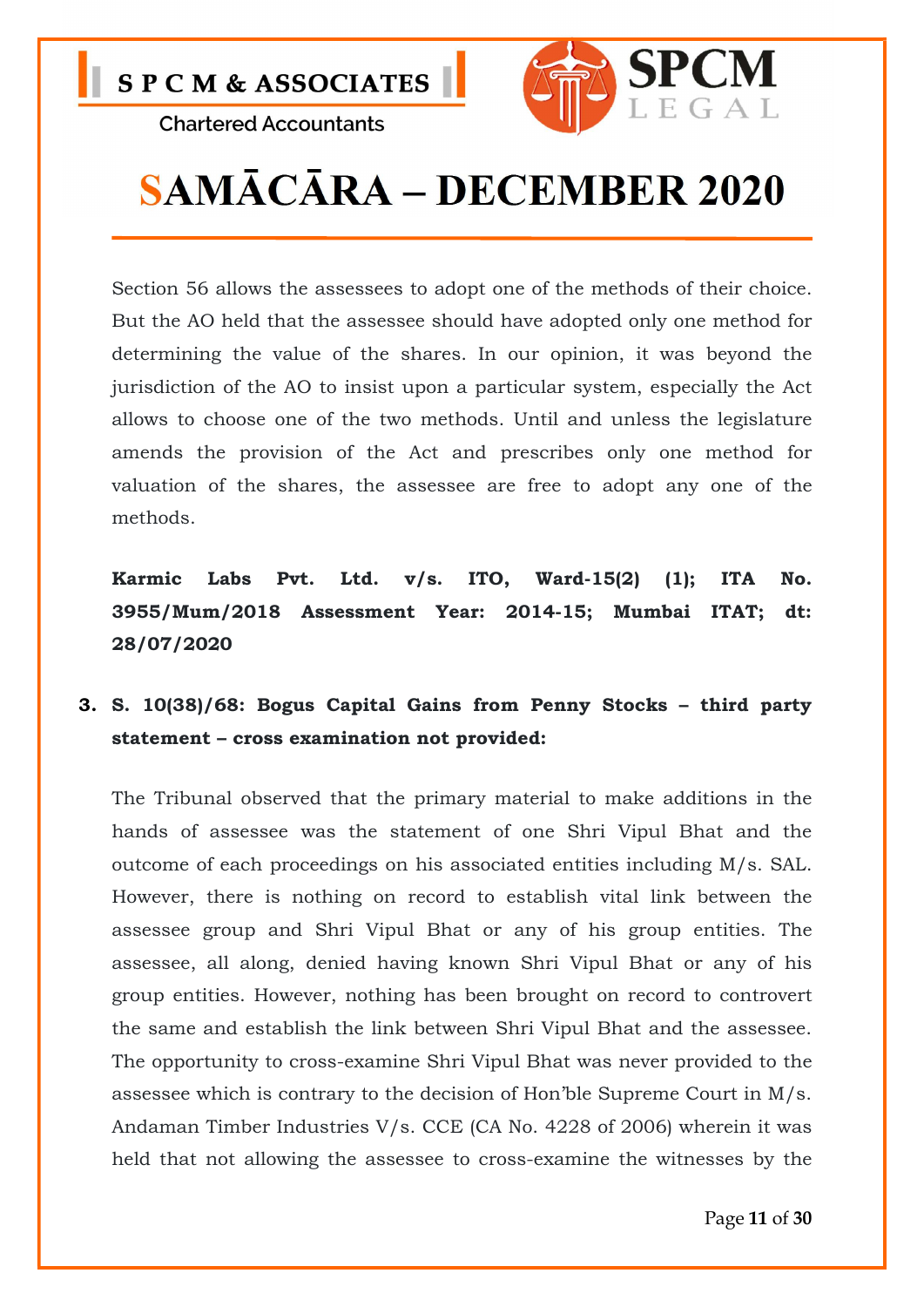

# SAMĀCĀRA – DECEMBER 2020

adjudicating authority though the statement of those witnesses were made the basis of the impugned order is a serious flaw which makes the order nullity in as much as it amounts to violation of principal of natural justice because of which the assessee was adversely affected

The AO has not discharged the onus of controverting the documentary evidences furnished by the assessee and by bringing on record any cogent material to sustain the addition. The allegation of price rigging / manipulation has been levied without establishing the vital link between the assessee and other entities. The whole basis of making additions is third party statement and no opportunity of cross-examination has been provided to the assessee to confront the said party. As against this, the assessee's position that that the transactions were genuine and duly supported by various documentary evidences, could not be disturbed by the revenue.

Dipesh Ramesh Vardhan vs. DCIT (along with other appeals) [I.T.A. No. 7648/Mum/2019 dated: 11/8/2020, AY: 2014-15 "D" BENCH, MUMBAI]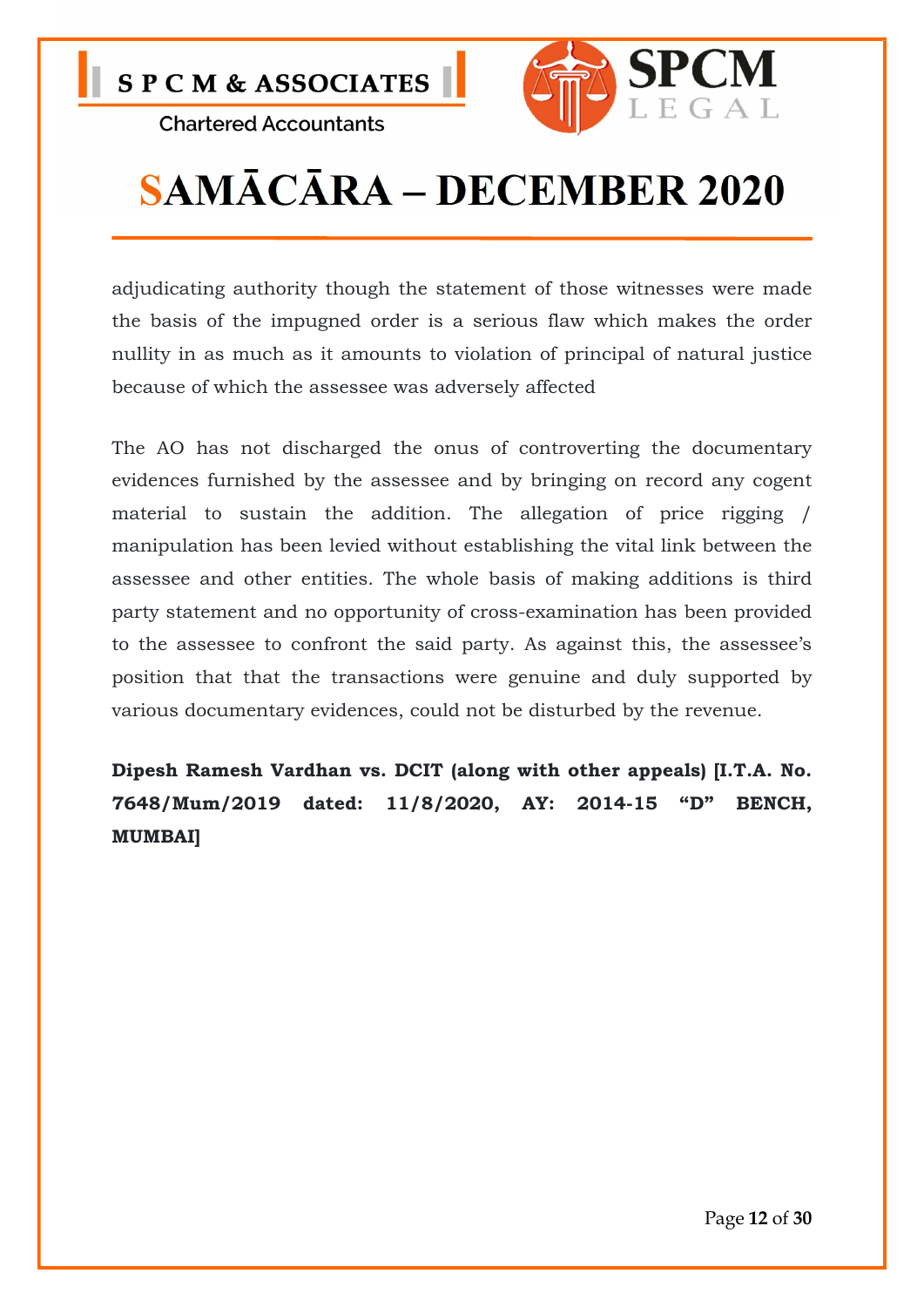



### SAMĀCĀRA – DECEMBER 2020

### **GST**

### GIST OF GST NOTIFICATIONS

| <b>NOTIFICATION</b><br><b>NO</b> | <b>DATE</b> | <b>SUBJECT</b>                                                                                                                                                                          | <b>HIGHLIGHTS</b>                                                                                                                                                         |
|----------------------------------|-------------|-----------------------------------------------------------------------------------------------------------------------------------------------------------------------------------------|---------------------------------------------------------------------------------------------------------------------------------------------------------------------------|
| 89/2020-<br><b>Central Tax</b>   | 29.11.2020  | CBIC Seeks<br>to waive<br>payable<br>for<br>penalty<br>noncompliance<br>$\sigma$ of<br>the<br>provisions of notification<br>No.14/2020 - Central Tax,<br>dated the 21st March,<br>2020. | Penalty waived for<br>QR code provisions<br>for default during 1st<br>December 2020 to<br>$31st$ March 2021, if<br>complied before 1st<br>April 2021.                     |
| 88/2020-<br><b>Central Tax</b>   | 10.11.2020  | CBIC notified E-invoicing<br>for the taxpayers having<br>aggregate<br>turnover<br>exceeding Rs. 100 Cr from<br>01st Jan 2021                                                            | E-invoicing<br>mandatory<br>for<br>taxpayers<br>(Other<br><b>SEZ</b><br>than<br>unit)<br>having<br>aggregate<br>exceeding<br>turnover<br>Rs. 100 Cr from 01st<br>Jan 2021 |
| 87/2020-<br><b>Central Tax</b>   | 10.11.2020  | CBIC extended the due<br>ITC-04 for period<br>date<br>July- September 2020 till<br>30th November, 2020.                                                                                 | Due date of ITC-04<br>period<br>July-<br>for<br>September 2020 is<br>extended till 30th<br>November, 2020.                                                                |
| 86/2020-<br><b>Central Tax</b>   | 10.11.2020  | CBIC rescinds Notification<br>76/2020-Central<br>tax<br>dated 15.10.2020                                                                                                                | rescinded<br><b>CBIC</b><br>Notification<br>No.<br>76/2020 w.r.t due<br>dates of filing GSTR-<br>3B for October 20 to<br>March 21.                                        |
| 85/2020-<br><b>Central Tax</b>   | 10.11.2020  | Seeks to<br>notify special<br>for<br>making<br>procedure<br>payment of 35% as tax<br>liability<br>first<br>in<br>two<br>months                                                          | <b>CBIC</b><br>notifies<br>procedure to opt for<br>Quarterly GSTR 3B<br>but<br>monthly<br>payment of Tax has                                                              |

Page 13 of 30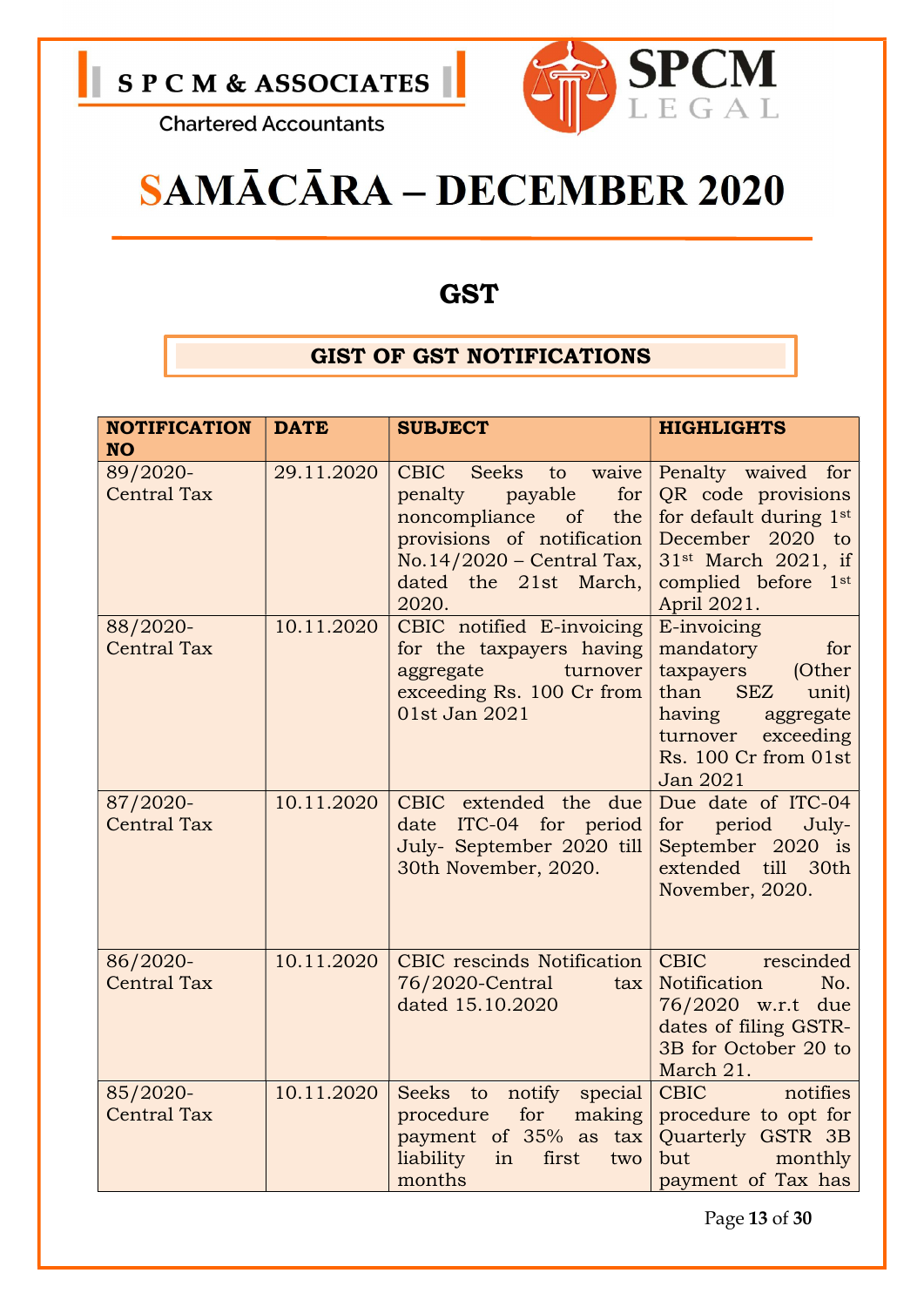

### SAMĀCĀRA – DECEMBER 2020

| <b>NOTIFICATION</b>            | <b>DATE</b> | <b>SUBJECT</b>                                                                                                 | <b>HIGHLIGHTS</b>                                                                                                                                                                                                                                                                                                      |
|--------------------------------|-------------|----------------------------------------------------------------------------------------------------------------|------------------------------------------------------------------------------------------------------------------------------------------------------------------------------------------------------------------------------------------------------------------------------------------------------------------------|
| <b>NO</b>                      |             |                                                                                                                |                                                                                                                                                                                                                                                                                                                        |
|                                |             |                                                                                                                | to be made $\omega$ 35%<br>on the basis of Tax<br>liability of<br>the<br>previous quarter.                                                                                                                                                                                                                             |
| 84/2020-<br><b>Central Tax</b> | 10.11.2020  | Seeks to notify class of<br>persons under proviso to<br>section $39(1)$ .                                      | file<br>Option<br>to<br>quarterly<br>returns<br>available<br>now<br>to<br>having<br>taxpayers<br>turnover up to Rs. 5<br>Cr.                                                                                                                                                                                           |
| 83/2020-<br><b>Central Tax</b> | 10.11.2020  | Seeks to extend the due<br>date for FORM GSTR-1                                                                | <b>CBIC</b><br>extends<br>the<br>time limit of filing<br>GSTR 1<br>for every<br>under<br>quarter<br>proviso<br>to<br>sub-<br>section (1) of section<br>39 of the said Act,<br>shall be extended till<br>the thirteenth day of<br>the<br>month<br>succeeding such tax<br>period. W.e.f.<br>1 <sup>ST</sup><br>Jan 2020. |
| 82/2020-<br><b>Central Tax</b> | 10.11.2020  | <b>Seeks</b><br>make<br>the<br>to<br>Thirteenth<br>amendment<br>$(2020)$ to<br><b>CGST</b><br>the<br>Rules.201 | CBIC has released<br>Thirteenth<br>the<br>Rules,<br>Amendment<br>2020.<br>the<br>In<br>amendment<br>rules,<br>CBIC<br>also<br>notifies<br>for<br>rules<br>new<br>Inward/Outward<br>Supplies,<br><b>GST</b><br>Returns & New GST<br>Form-2B                                                                             |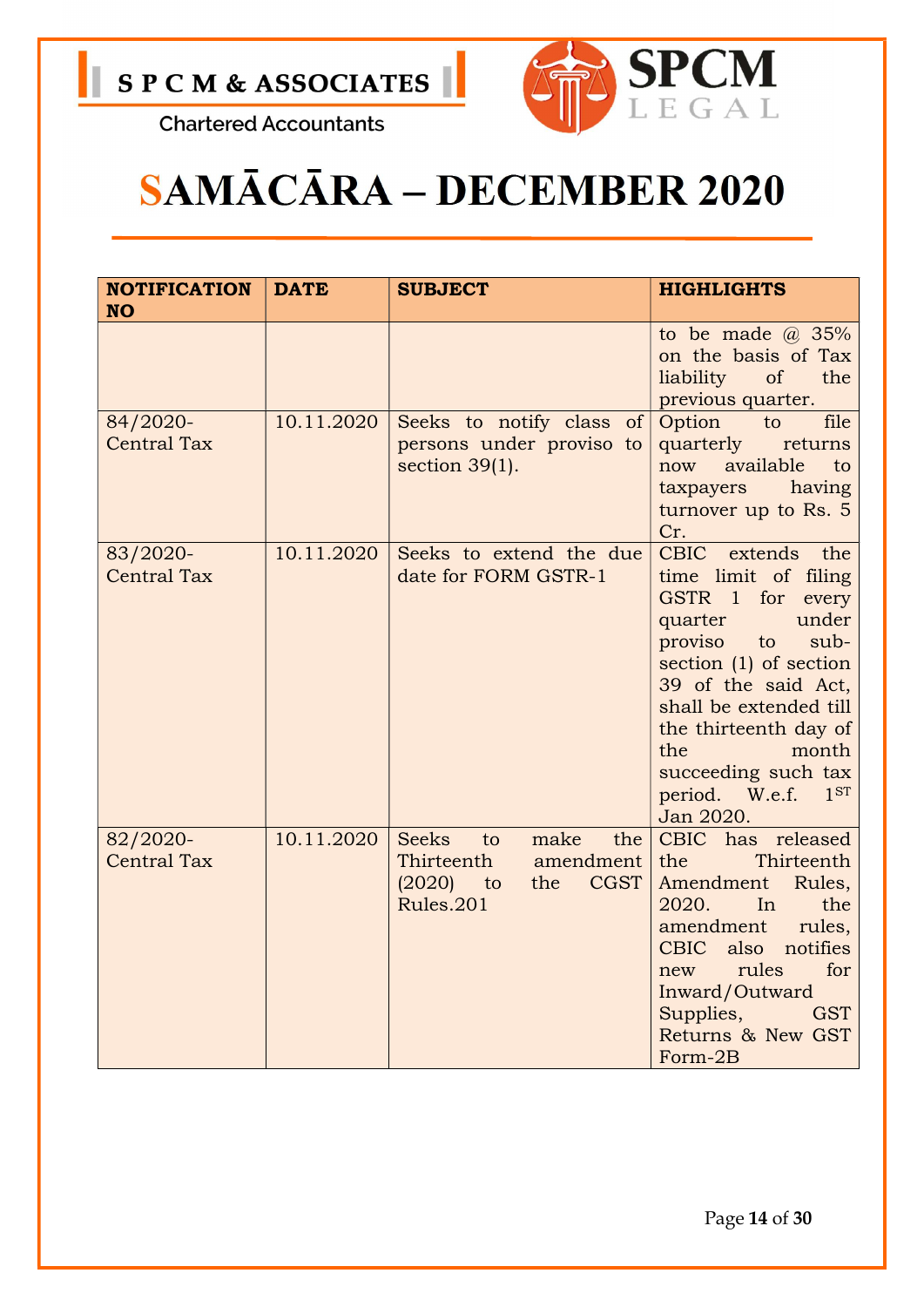



### SAMĀCĀRA – DECEMBER 2020

### GST CIRCULAR

| <b>Circular no</b> | <b>Date</b><br>issue | of $\vert$ Subject                                                                     | <b>Clarification</b>                                                                                                |
|--------------------|----------------------|----------------------------------------------------------------------------------------|---------------------------------------------------------------------------------------------------------------------|
| 143/2020           | $10-11-$<br>2020     | relating<br>Provisions<br>Quarterly Return Monthly to 85/2020<br><b>Payment Scheme</b> | to   Notification $81/2020$<br>on<br>ORMP<br>Quarterly<br>Monthly<br>Return<br>Payment Scheme is<br>duly summarized |

#### GST UPDATES

#### 1. GST turnover is now reflecting in 26AS of Income Tax, taxpayer should reconcile before filing ITR:

- GSTR-3b return month wise details from FY 2019-2020 now appearing in FORM 26AS.
- Following information are reflected in Form 26AS:
	- a) GST number
	- b) ARN Number
	- c) Date of filing of GST return
	- d) Return period
	- e) Taxable Turnover
	- f) Total Turnover

#### 2. GSTN Portal is now showing Annual Aggregate Turnover for Previous Financial Year

 The portal is now showing aggregate annual turnover for the previous financial year after logging in to the portal which includes all GSTINs of PAN related.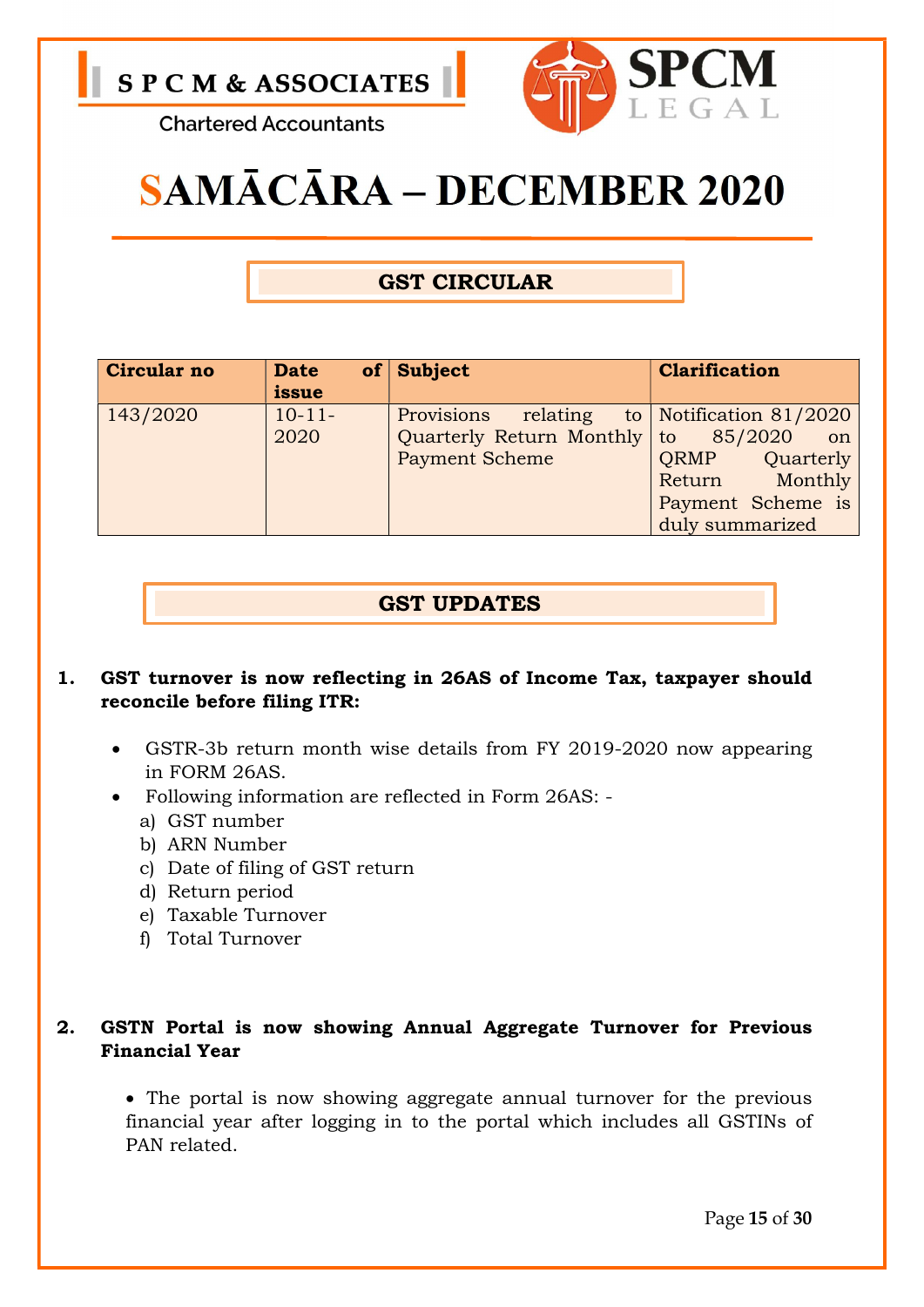



# SAMĀCĀRA – DECEMBER 2020

#### 3. GSTN issues Advisory on E-Invoicing: -

- From January 1, 2021, Government has mandated e-invoicing for the taxpayers with aggregate turnover exceeding Rs.100 Cr. (in any preceding financial year from 2017-18 onwards). The GSTN notified that for all the notified taxpayers, API sandbox/testing is enabled since 29th October, 2020. The trial e-invoice portal (https://einvoice1-trial.nic.in/) for testing the upload of invoices by notified taxpayers through offline utility (bulk generation tool) was activated from 6th November 2020.
- The GSTN highlighted that the taxpayers need to note that the einvoices/IRNs and e-way bills generated on trial e- invoice portal (https://einvoice1-trial.nic.in/) are for testing purposes only. They do not have any legal validity and shall not be used for regular supplies, i.e. for actual movement of goods etc.

#### 4. CBIC enables Auto-populated E-Invoice details into GSTR-1 in GST Portal: -

The Central Board of Indirect Taxes and Customs (CBIC) has enabled the Auto-populated E Invoice details in GSTR-1 in GST Portal. The details of e-invoices available for auto-population along with status of autopopulation can also be downloaded as excel file. To effect this, certain tabs/labels are being added on GSTR-1 dashboard and screens.

#### 5. E-Way Bill generation facility to be blocked for All Taxpayers who failed to file GSTR-3B from December: -

In terms of Rule 138E (a) and (b) of the CGST Rules, 2017, the E-Way Bill (EWB) generation facility of a taxpayer is liable to be restricted, in case the taxpayer fails to file their FORM GSTR-3B returns/Statement in FORM GST CMP-08, for tax periods of two or more.

#### 6. CBIC extends Due date for filing ITC-04 for the period July 2020 to September 2020: -

The Due date for filing ITC-04 which pertains to Job worker return, in respect of goods dispatched to a job worker or received from a job worker,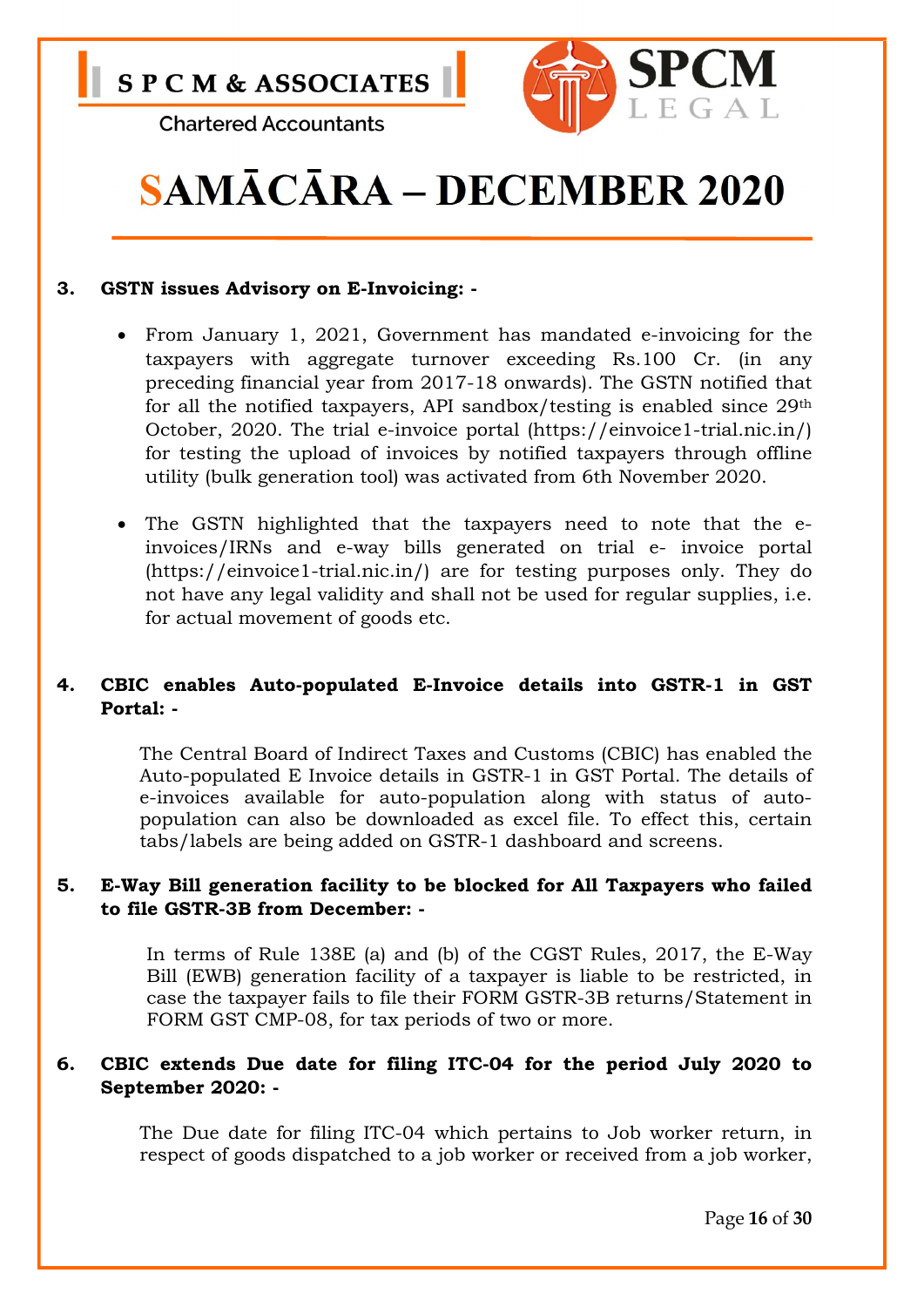

# SAMĀCĀRA – DECEMBER 2020

during the period from July 2020 to September 2020 extended to 30th November 2020.

#### 7. Recent Notification Regarding Quarterly Return & Monthly Payment Scheme (QRPM Scheme): -

Notification No.81, 82, 84, 85/2020 dated 10.11.2020 related to QRMP.

#### $\triangleright$  Eligibility –

- A registered person who is required to furnish a return in FORM GSTR-3B, and who has an aggregate turnover of up to 5 crore rupees in the preceding financial year, is eligible for the QRMP Scheme.
- In case the aggregate turnover exceeds 5 crore rupees during any quarter in the current financial year, the registered person shall not be eligible for the Scheme from the next quarter.
- The option to avail the QRMP Scheme is GSTIN wise and therefore, distinct persons (different GSTINs on same PAN) have the option to avail the QRMP Scheme for one or more GSTINs. In other words, some GSTINs for that PAN can opt for the QRMP Scheme and remaining GSTINs may not opt for the Scheme.

#### $\triangleright$  How to exercise option -

- Facility to avail the Scheme on the common portal would be available throughout the year.
- A registered person can opt in for any quarter from first day of second month of preceding quarter to the last day of the first month of the quarter. In order to exercise this option, the registered person must have furnished the last return, as due on the date of exercising such option
- Registered persons are not required to exercise the option every quarter. They shall continue to furnish the return as per the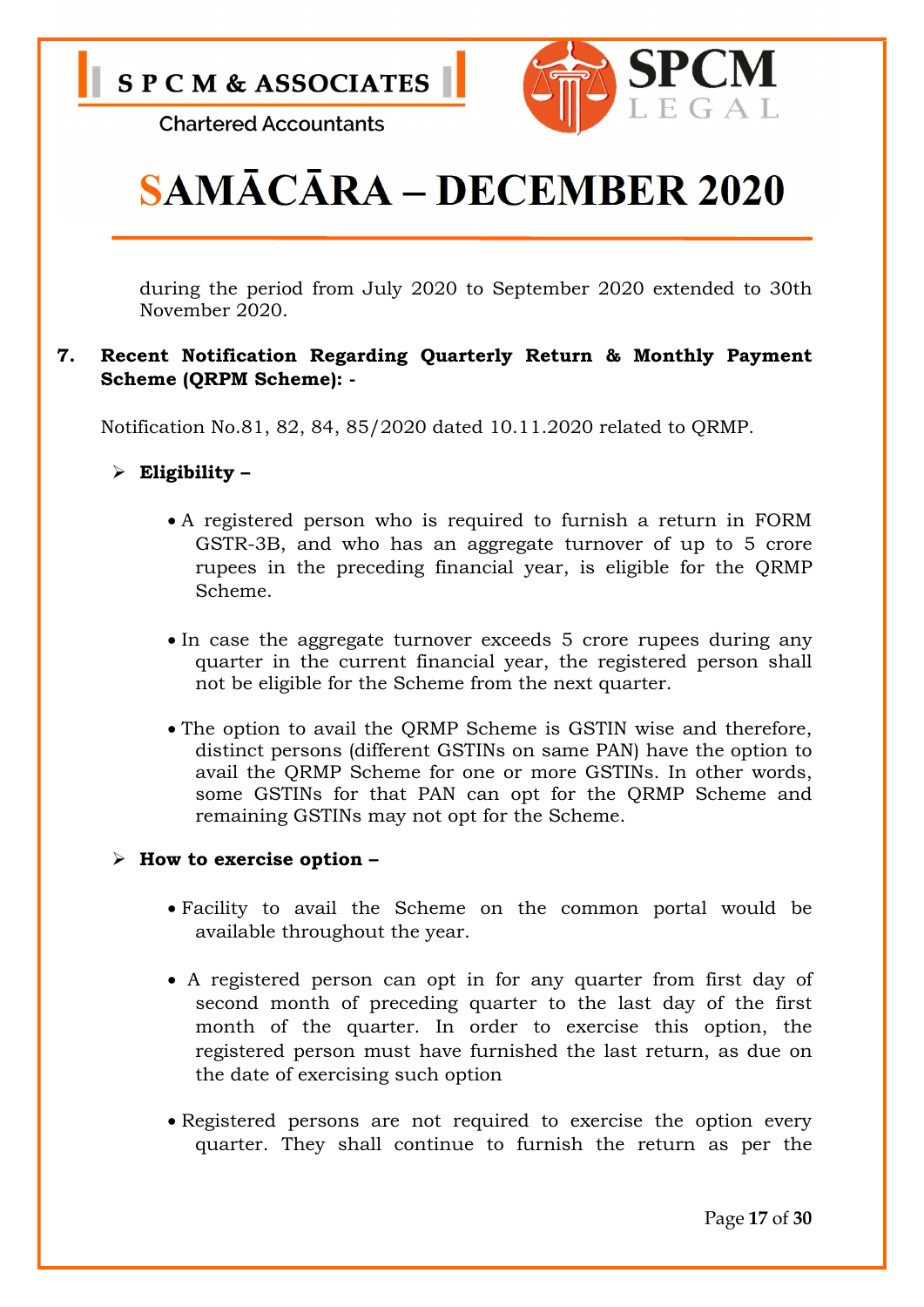

# SAMĀCĀRA – DECEMBER 2020

selected option for future tax periods, unless they revise the said option.

#### > Default Migration Scheme for QRPM Scheme

 All the registered persons, whose aggregate turnover for the FY 2019-20 is up to 5 crore rupees and who have furnished the return in FORM GSTR-3B for the month of October, 2020 by 30th November, 2020, shall be migrated on the common portal as below.

| Sr.<br>No.   | Class of registered person                                                                                                                                         | Default option      |
|--------------|--------------------------------------------------------------------------------------------------------------------------------------------------------------------|---------------------|
| $\mathbf{1}$ | Registered persons having aggregate<br>turnover of up to 1.5 crore rupees who have<br>furnished FORM GSTR-1 on quarterly basis<br>in the current financial<br>year | Quarterly<br>return |
| 2            | Registered persons having aggregate<br>turnover of up to 1.5 crore rupees who have<br>furnished FORM GSTR-1 on monthly basis<br>in the current financial year      | Monthly Return      |
| 3            | Registered persons having aggregate<br>turnover more than 1.5 crore rupees and up<br>to 5 crore rupees in the preceding financial<br>year                          | Quarterly<br>return |

- The taxpayers who have not filed their return for October, 2020 on or before 30th November, 2020 will not be migrated to the Scheme. They will be able to opt for the Scheme once the FORM GSTR-3B as due on the date of exercising option has been filed.
- The registered persons are free to change the option as above, if they so desire, from 5th of December, 2020 to 31st of January, 2021.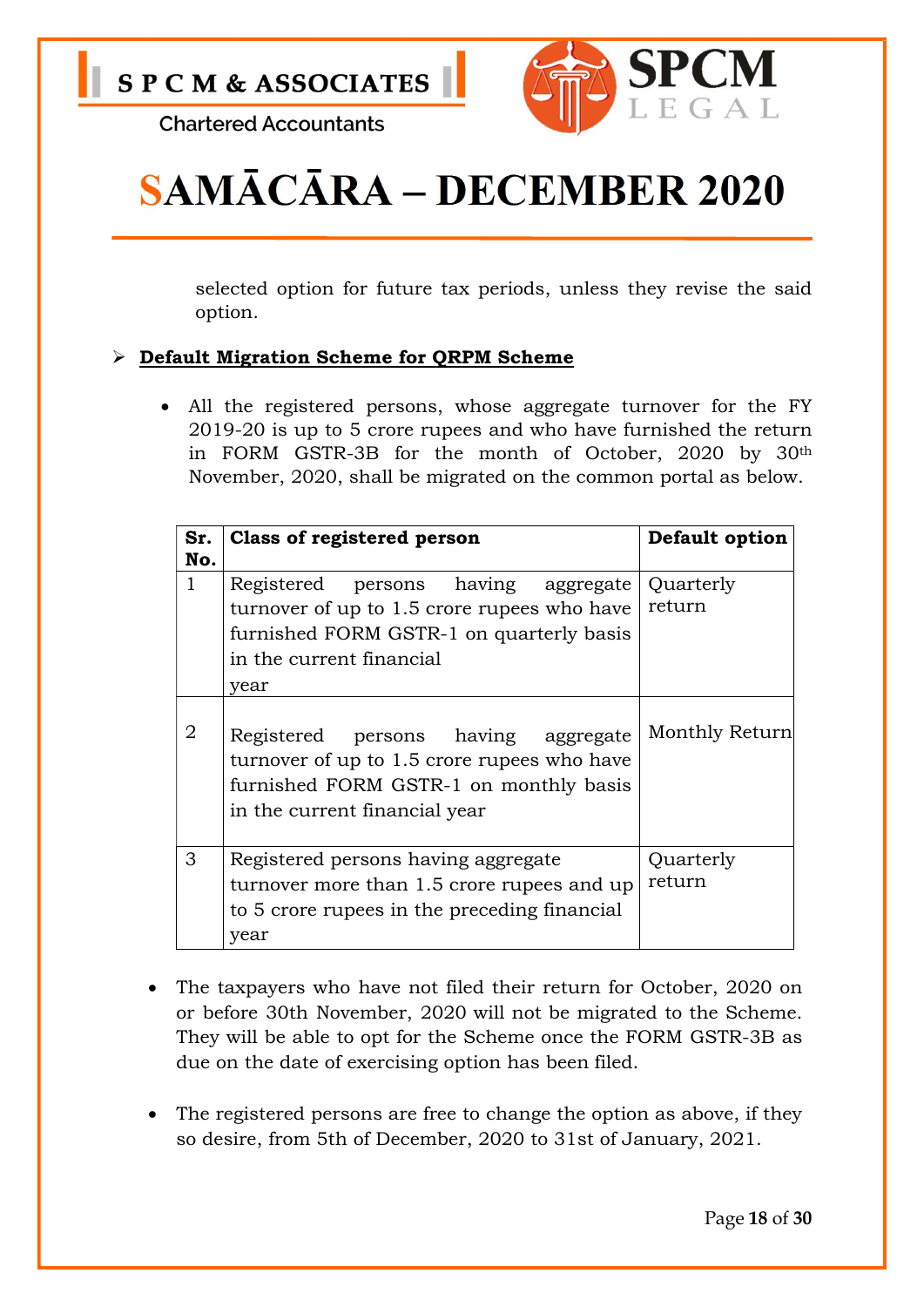

# SAMĀCĀRA – DECEMBER 2020

 It is re-iterated that any taxpayer whose aggregate turnover has exceeded 5 crore rupees in the financial year 2020-21, shall opt out of the Scheme

#### $\triangleright$  How to opt out for QRMP Scheme

The facility for opting out of the Scheme for a quarter will be available from first day of second month of preceding quarter to the last day of the first month of the quarter.

 All persons who have obtained registration during any quarter or the registered persons opting out from paying tax under Section 10 of the CGST Act during any quarter shall be able to opt for the Scheme for the quarter for which the opting facility is available on the date of exercising option

#### $\triangleright$  If aggregate turnover crosses 5 Crore rupees during quarter in a financial year

- Such registered person, whose aggregate turnover crosses 5 crore rupees during a quarter in current financial year, shall opt for furnishing of return on a monthly basis, electronically, on the common portal, from the succeeding quarter.
- In other words, in case the aggregate turnover exceeds 5 crore rupees during any quarter in the current financial year, the registered person shall not be eligible for the Scheme from the next quarter.

#### $\triangleright$  The procedure to file GSTR-1 who has availed QRPM Scheme

 The registered persons opting for the Scheme would be required to furnish the details of outward supply in FORM GSTR-1 quarterly

Optional: - Supplies made to Registered Person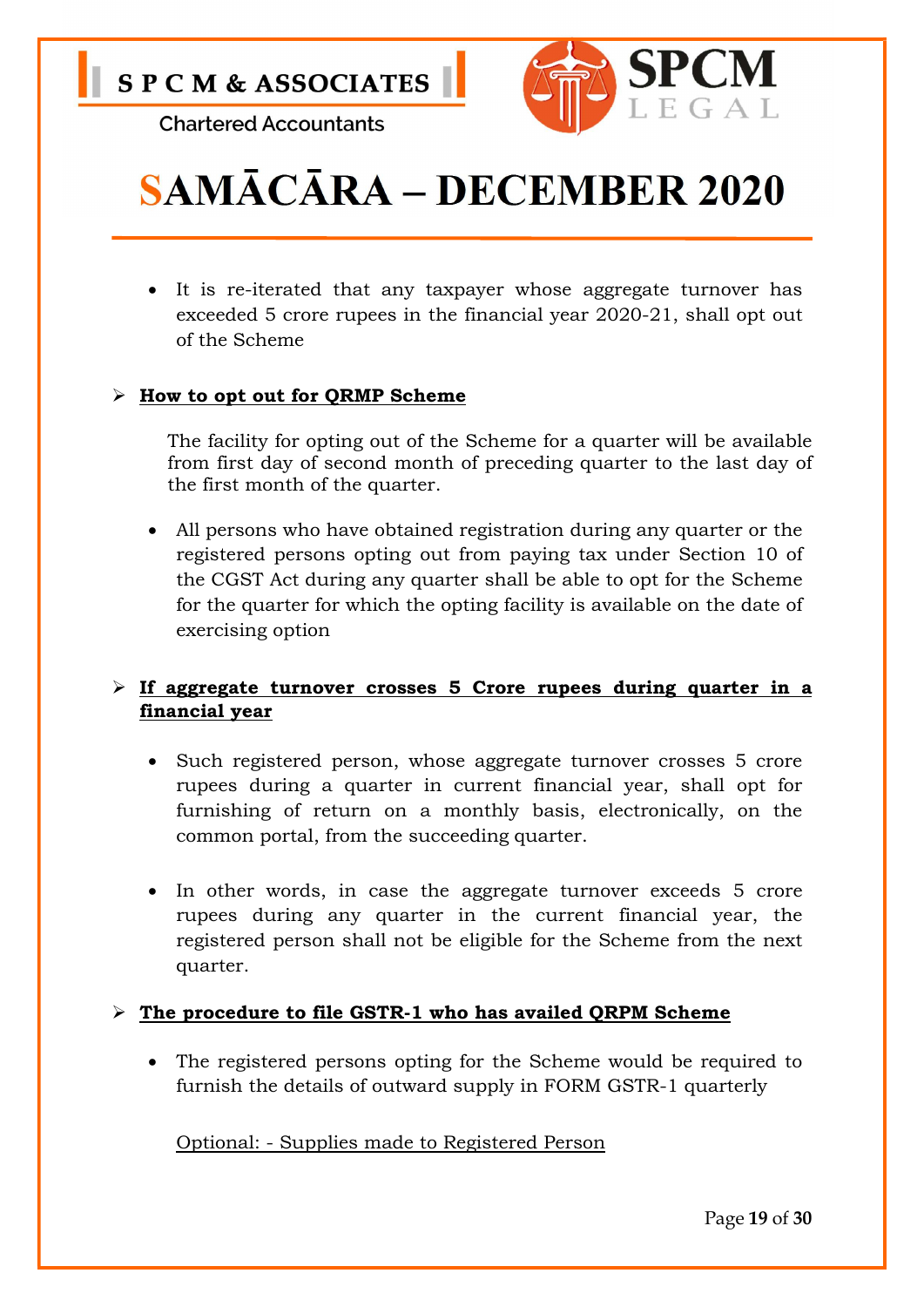



# SAMĀCĀRA – DECEMBER 2020

- For each of the first and second months of a quarter, such a registered person will have the facility (Invoice Furnishing Facility-IFF) to furnish the details of such outward supplies to a registered person between the 1st day of the succeeding month till the 13th day of the succeeding month.
- The said details of outward supplies shall, however, not exceed the value of fifty lakh rupees in each month. It may be noted that after 13th of the month, this facility for furnishing IFF for previous month would not be available.
- The facility of furnishing details of invoices in IFF has been provided so as to allow details of such supplies to be duly reflected in the FORM GSTR-2A and FORM GSTR-2B of the concerned recipient.
- The details of invoices furnished using the said facility in the first two months are not required to be furnished again in FORM GSTR-1.

#### $\triangleright$  How to make Monthly Payment of Tax

- The registered person under the QRMP Scheme would be required to pay the tax due in each of the first two months of the quarter by depositing the due amount in FORM GST PMT-06, by the twenty fifth day of the month succeeding such month.
- While generating the challan, taxpayers should select "Monthly payment for quarterly taxpayer" as reason for generating the challan.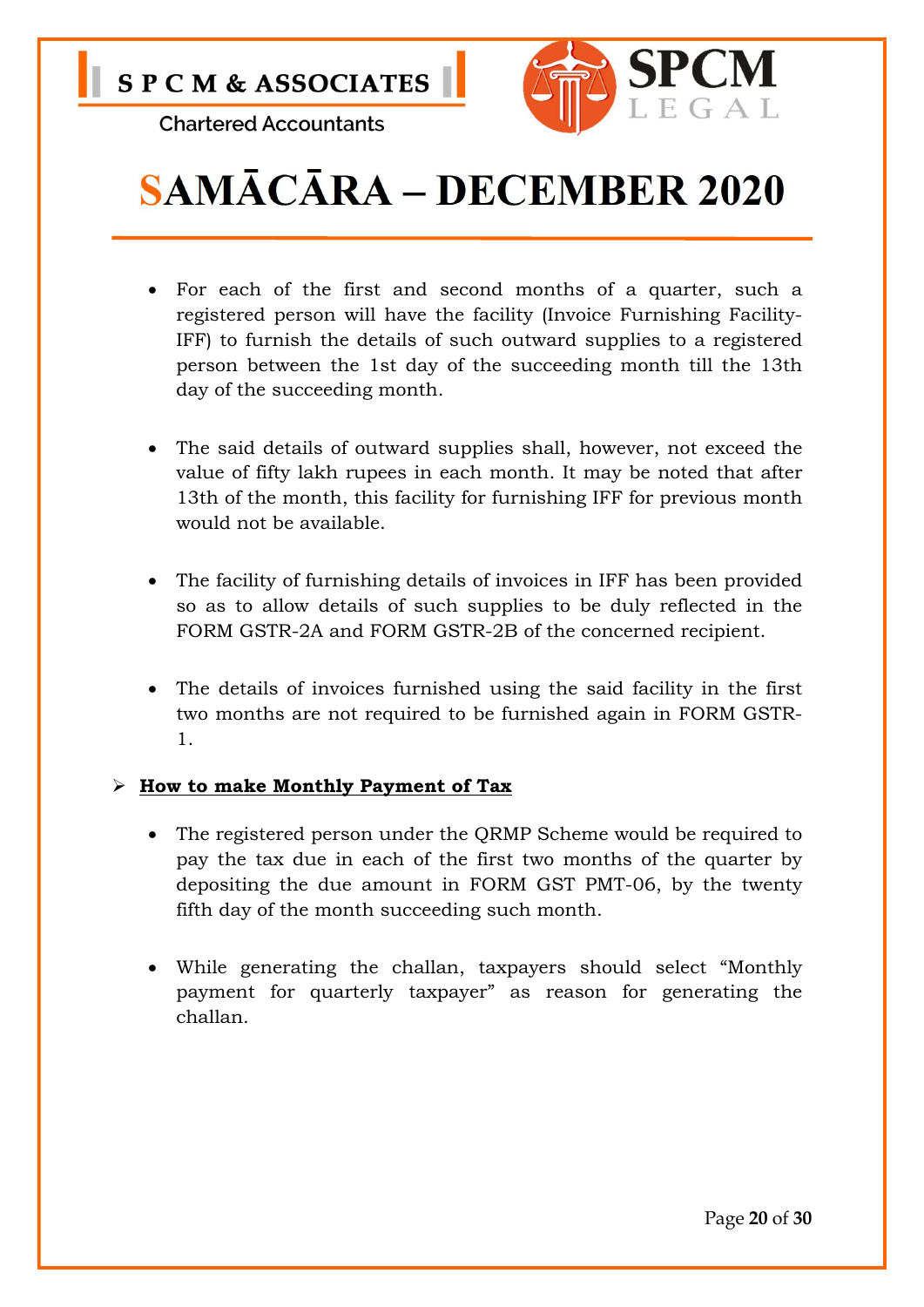



### SAMĀCĀRA – DECEMBER 2020

### DUE DATE CALANDER

| <b>DATE</b> | <b>DUE DATE FOR</b>                                                                                                                                    |
|-------------|--------------------------------------------------------------------------------------------------------------------------------------------------------|
| 07/12/2020  | Payment of TDS/TCS deducted /collected in November.                                                                                                    |
| 10/12/2020  | GSTR-7 Monthly Return by Tax Diductors<br>for<br>November.                                                                                             |
| 10/12/2020  | GSTR-8 Monthly Return by e-commerce operators for<br>November.                                                                                         |
| 11/12/2020  | GSTR-1 Monthly return of Outward Supplies for Nov<br>(Turnover exceeding 1.5 Cr.in previous year).                                                     |
| 13/12/2020  | GSTR-6 Monthly Return of Input Service Distributor for<br>November.                                                                                    |
| 15/12/2020  | E-payment of PF and ESI for November 2020.                                                                                                             |
| 15/12/2020  | Deposit of Third Instalment of Advance Tax (75%) by all<br>assesses (other than 44AD & 44ADA cases).                                                   |
| 20/12/2020  | GSTR-5 & 5A Monthly Return by Non-resident taxable<br>person for November.                                                                             |
| 20/12/2020  | GSTR-3B<br>Summary Return cum Payment of Tax for Nov by<br>taxpayers having an aggregate turnover of more than<br>Rs. 5 cr in previous financial year. |

Page 21 of 30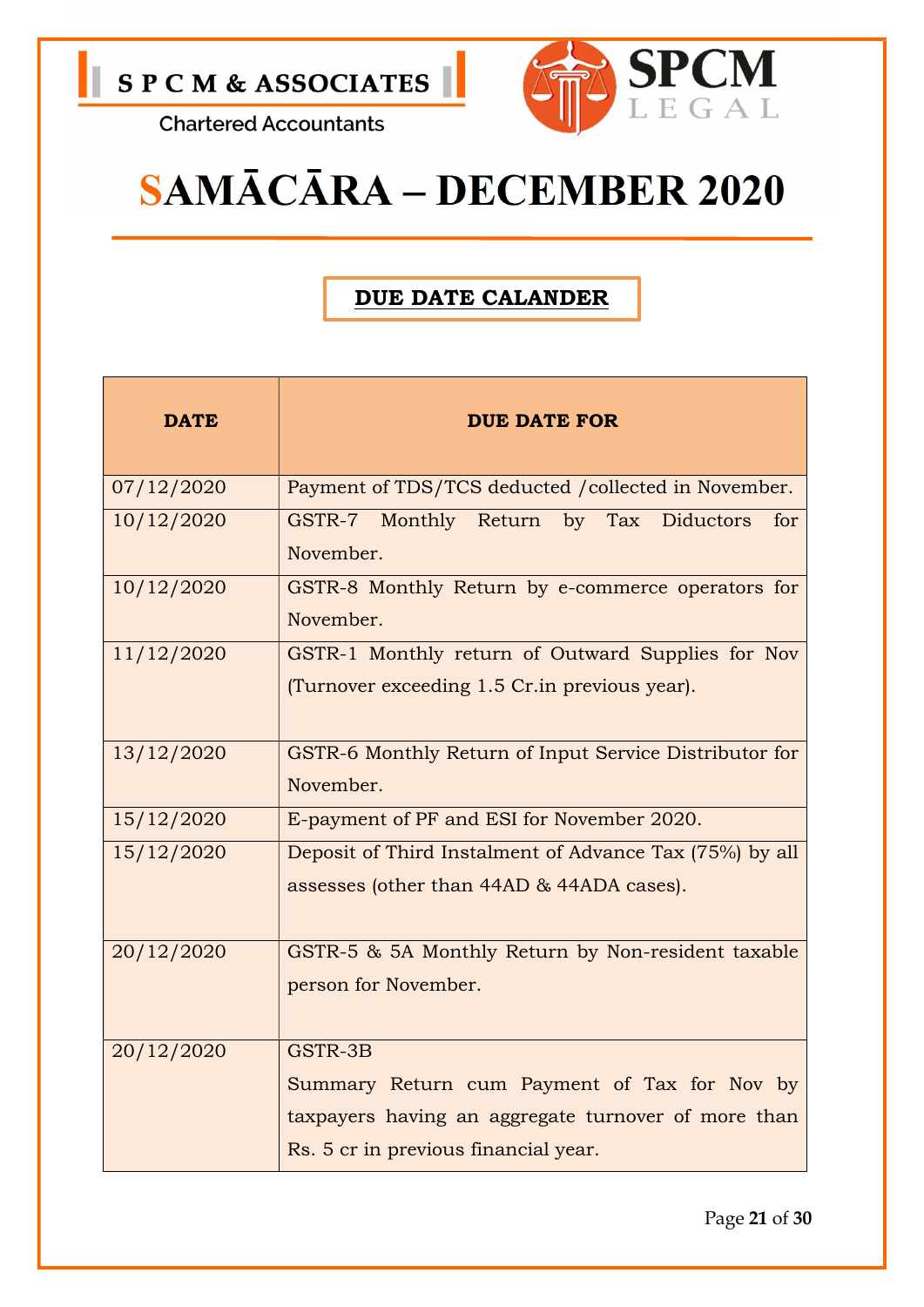

## SAMĀCĀRA – DECEMBER 2020

| <b>DATE</b> | <b>DUE DATE FOR</b>                                                                                                                                                                                                                                                                                                                                                                           |
|-------------|-----------------------------------------------------------------------------------------------------------------------------------------------------------------------------------------------------------------------------------------------------------------------------------------------------------------------------------------------------------------------------------------------|
|             |                                                                                                                                                                                                                                                                                                                                                                                               |
| 22/12/2020  | GSTR-3B<br>Summary Return cum Payment of Tax for Nov by<br>taxpayer with turnover up to 5 cr.in Chhattisgarh,<br>Madhya Pradesh, Gujarat, Maharashtra, Karnataka,<br>Goa, Kerala, Tamil Nadu, Telangana, Andhra Pradesh,<br>the Union territories of Daman and Diu and Dadra and<br>Nagar Haveli, Puducherry, Andaman and Nicobar<br>Islands or Lakshadweep.                                  |
| 24/12/2020  | GSTR-3B<br>Summary Return cum Payment of Tax for Nov by<br>taxpayer with turnover up to 5 cr. in Himachal Pradesh,<br>Punjab, Uttarakhand, Haryana, Rajasthan, Uttar<br>Pradesh, Bihar, Sikkim, Arunachal Pradesh, Nagaland,<br>Manipur, Mizoram, Tripura, Meghalaya, Assam, West<br>Bengal, Jharkhand or Odisha, the Union territories of<br>Jammu and Kashmir, Ladakh, Chandigarh or Delhi. |
| 30/12/2020  | Form 26QB<br>Deposit of TDS on payment made for purchase of<br>property in November.                                                                                                                                                                                                                                                                                                          |
| 30/12/2020  | Form 26QD                                                                                                                                                                                                                                                                                                                                                                                     |

Page 22 of 30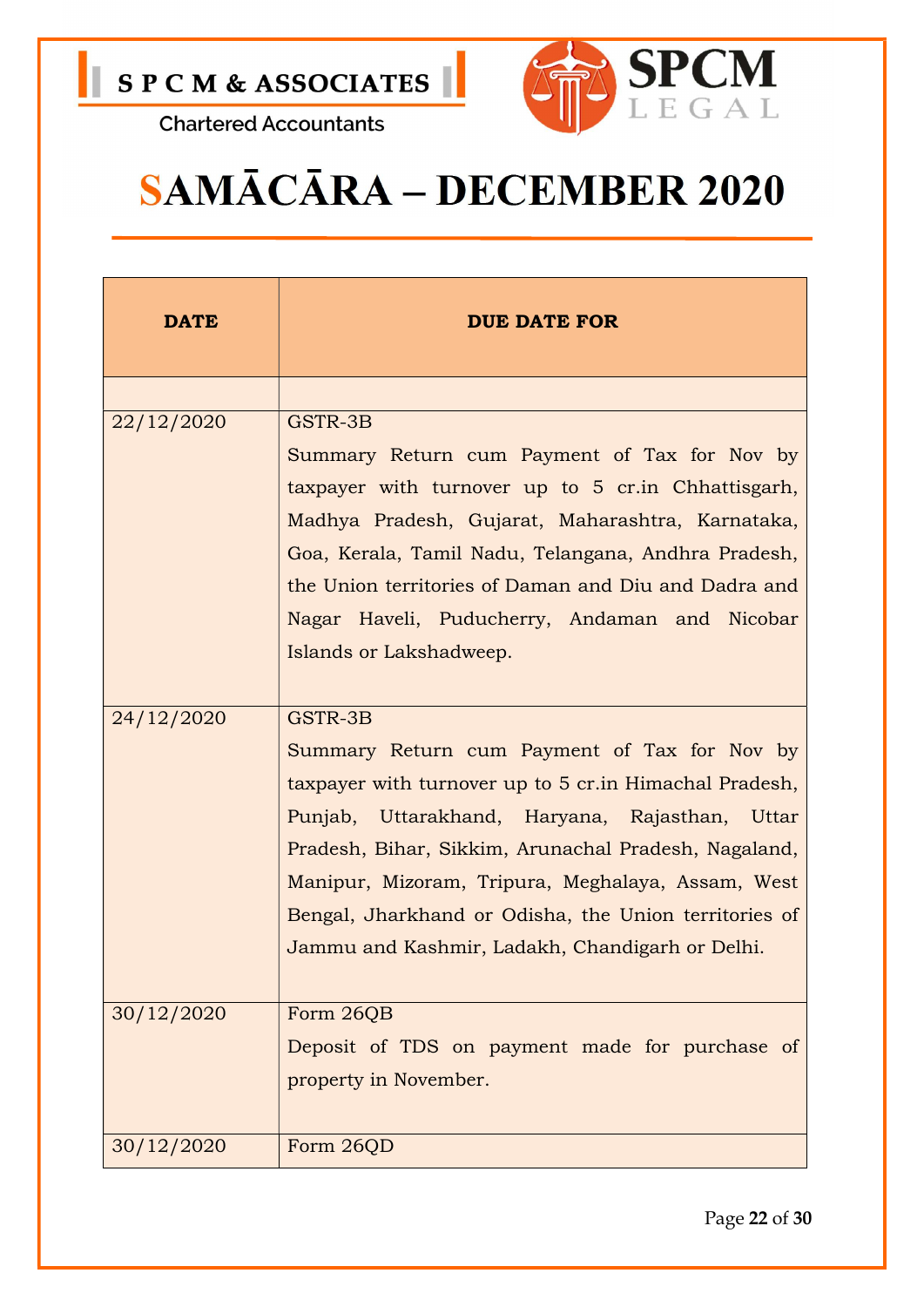

# SAMĀCĀRA – DECEMBER 2020

| <b>DATE</b> | <b>DUE DATE FOR</b>                                                     |
|-------------|-------------------------------------------------------------------------|
|             | Deposit of TDS u/s 194M for November.                                   |
| 31/12/2020  | (Last DAY Compliance due)                                               |
|             | Form-3CD Filing of Tax Audit Report AY 2020-2021.                       |
|             | Filing ITR for AY 2020-2021 for non-audit cases.<br>(extended due date) |
|             | GSTR-9 - GST Annual Return for 18-19. Mandatory if<br>Turnover > 2 cr.  |
|             | GSTR-9C - GST Audit Report for 18-19. Mandatory if<br>Turnover > 5 cr.  |
|             | MCA - Holding of AGM for FY 19-20 (extended due<br>date).               |
|             | MCA - Avail Companies Fresh Start Scheme, 2020.                         |
|             | MCA - Avail LLP Settlement Scheme.                                      |
|             | GSTR-9 - GST Annual Return for 19-20. Mandatory if<br>Turnover > 2 cr.  |

Page 23 of 30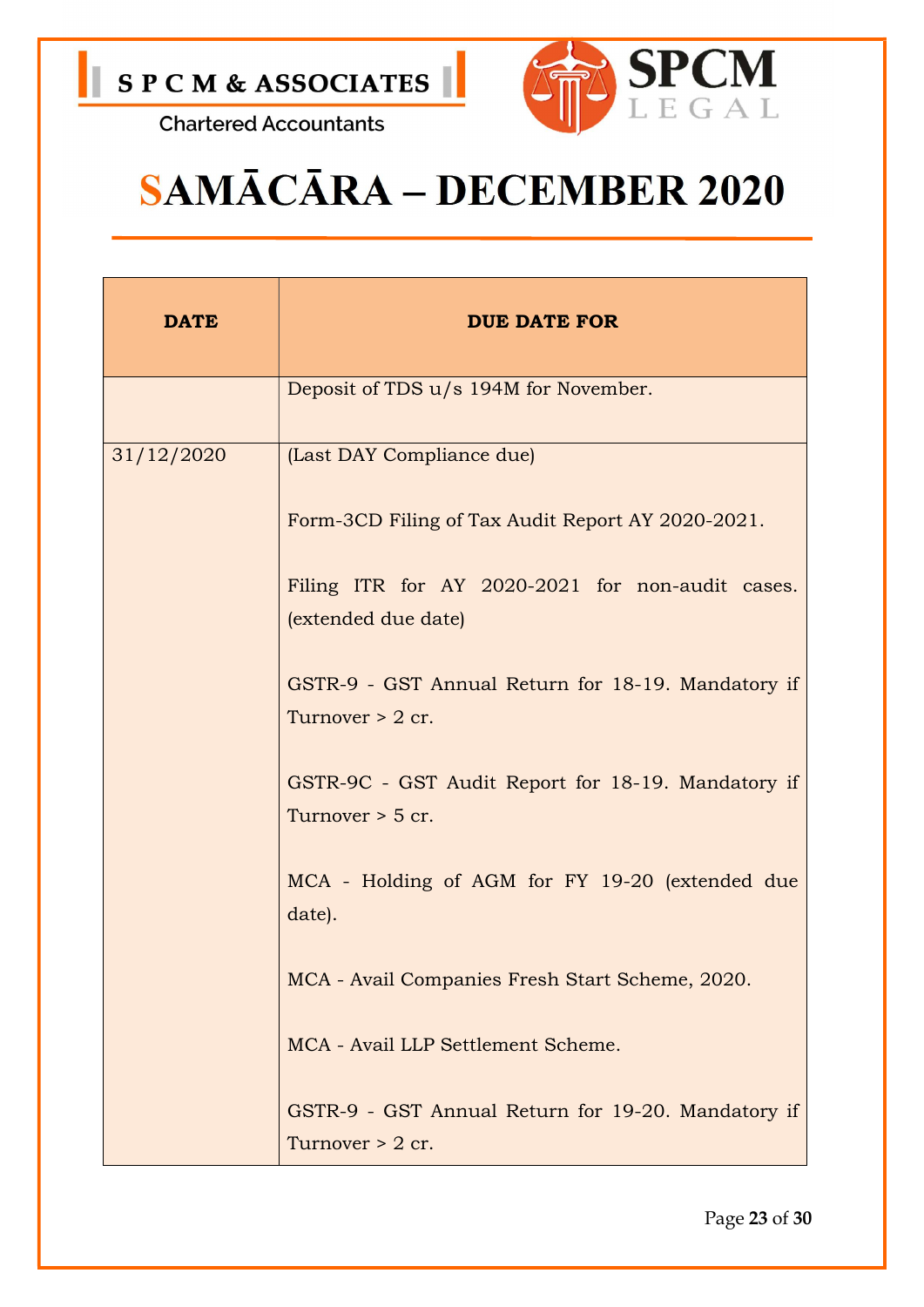



### SAMĀCĀRA – DECEMBER 2020

| <b>DATE</b> | DUE DATE FOR                                                             |  |
|-------------|--------------------------------------------------------------------------|--|
|             | GSTR-9C - GST Audit Report for 19-20. Mandatory if<br>Turnover $>$ 5 cr. |  |
|             | GSTR-9A - GST Annual Return for 18-19<br>by<br>Composition taxpayer.     |  |
|             | <b>Income Tax</b>                                                        |  |
|             | Making of Declaration under Vivad se Vishwas Scheme.                     |  |
|             | Payment of disputed amount of Tax without additional                     |  |
|             | payment can be made before 31.03.202                                     |  |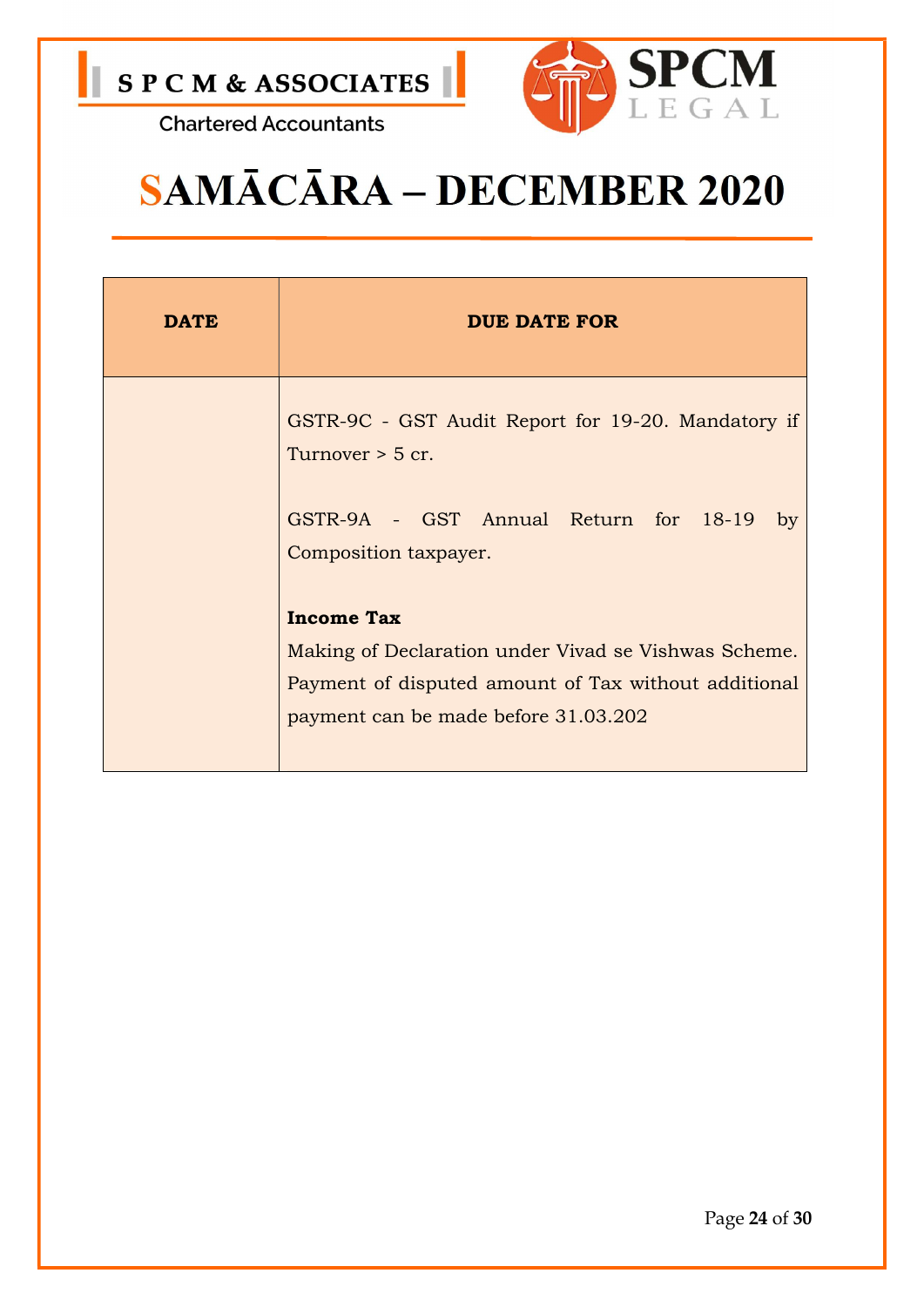



### SAMĀCĀRA – DECEMBER 2020

### ALLIED LAWS

SEC 125 CRPC

Rajnesh v/s Neha & Anr 2020 SCC OnLine SC 903

The present dispute is regarding the interim maintenance to be paid by husband towards his wife and son as directed by hon'ble Family court to the tune of Rs. 15000/- towards wife and Rs. 5000/- for son till August 2015 and later increased to Rs. 10,000/- pm.

Appeal was filed against the order in the High Court which was set aside by the High Court.

Husband was liable to pay Rs 200000/- towards interim maintenance and 3,00000/- towards arrears.

Appeal is filed in Apex court to impugn the order passed by the High Court.

There has been emphasis taken on various enactments regarding maintenance and interim maintenance under various enactments which provide independent and distinct remedy with specific object and purpose.

Page 25 of 30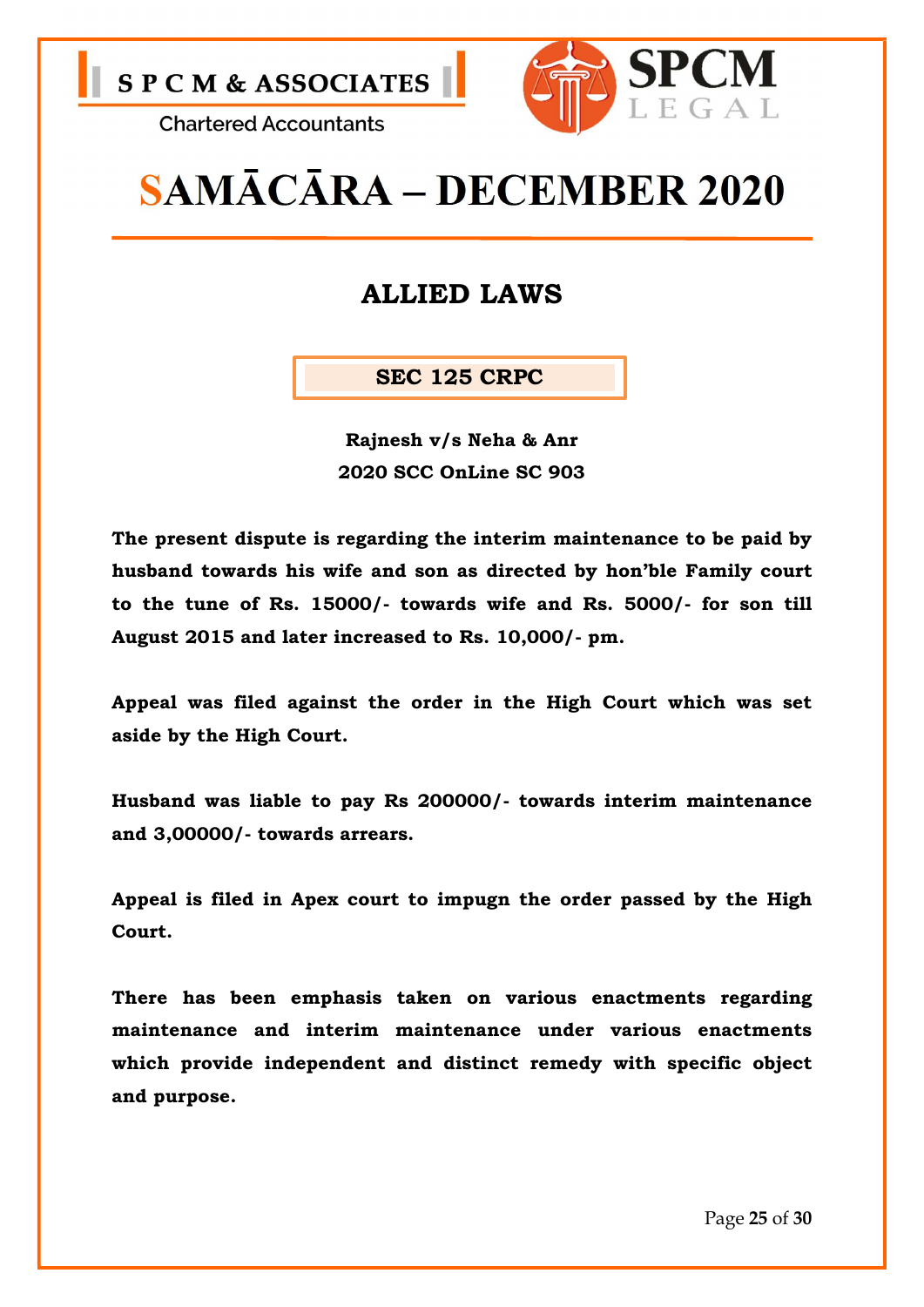



## SAMĀCĀRA – DECEMBER 2020

The Mediator was appointed in order to solve the dispute but it was observed that mediation failed.

Husband takes the contention that he does not have means to continue to pay the said amount for arrears occurred.

It is contended by the husband that; Family Court has erroneously relied upon the Tax Returns of the year 2006 rather than that of 2013.

The husband is directed to make entire payment within 12 weeks and to comply with this order till continuance of proceedings, it is also stated that in case the husband fails to comply the order the wife can take recourse of various laws in force under sec 128 CRPC.

As the interim maintenance is pending since 7 years now, the Family Court is directed to pass appropriate order within 6 months.

#### GUIDELINES/ DIRECTIONS ON MAINTENANCE

Art 15(3)- special provisions for women and children. (Captain Rameshchandra Kaushal v/s Mrs. Veena Kaushal.

Various legislations on maintenance are: Special Marriage Act, Sec 125 CrPC, Domestic Violence Act (irrespective of any religious community), Hindu Marriage Act, Hindu Adoption and Maintenance Act.

Nanak Chand v/s Chandra Kishor Agarwal - Supreme Court- There is no inconsistency between the CrPC and HAMA. Sec 4(b) of HAMA would not repeal or affect the provisions of Sec 488 of old CrPC Act.

Page 26 of 30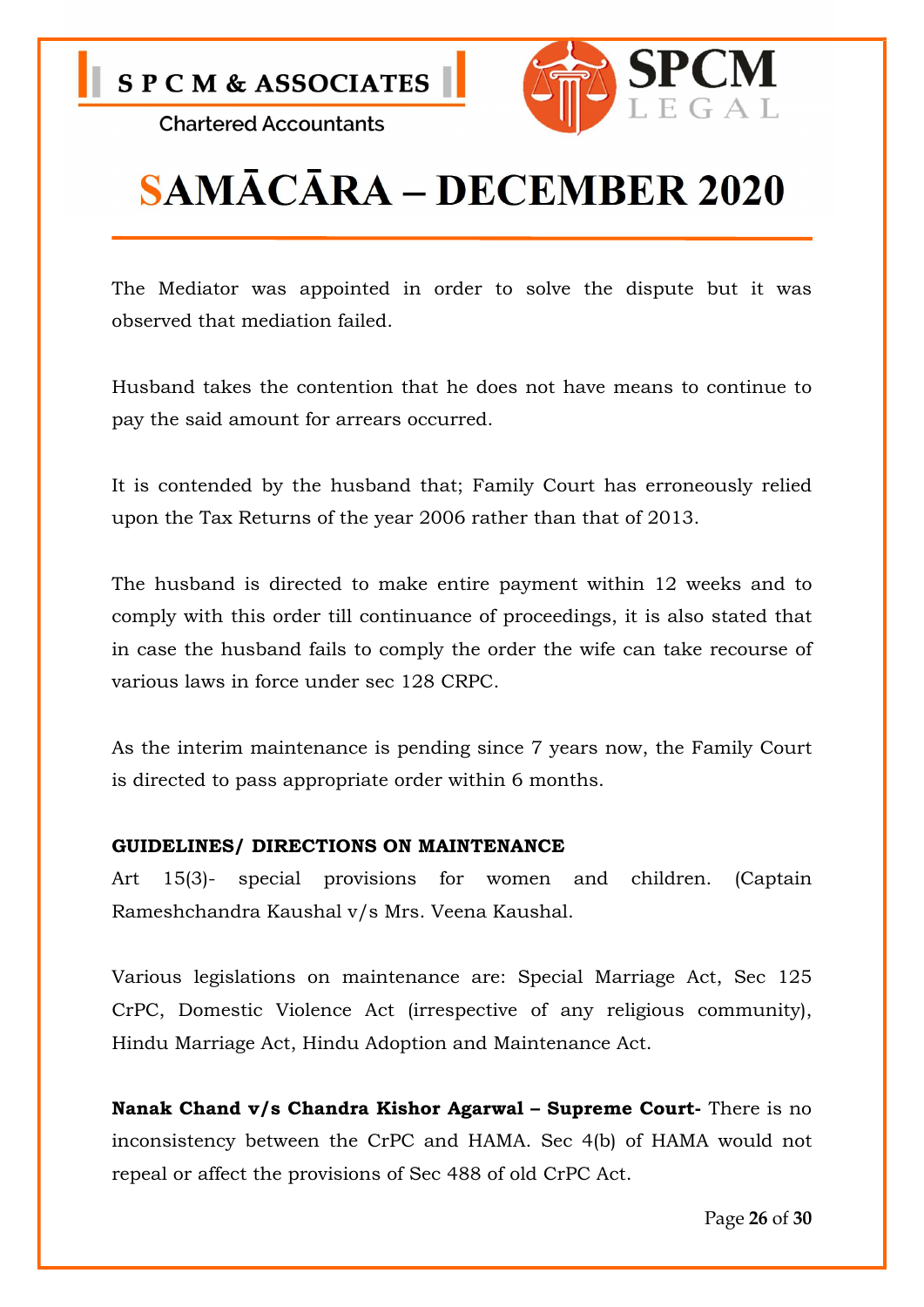

# SAMĀCĀRA – DECEMBER 2020

#### STATUTORY PROVISIONS OF VARIOUS ENACTMENTS:

#### 1) Special Marriage Act-

Sec 4 – Secular legislation to all who marry in India.

Sec 25- Wife entitled for pendent lite maintenance if she does not have sufficient means for her

Sec 36- Alimony pendent lite- at the time of proceedings- weekly/ monthly.

Sec 37- Permanent Alimony and Maintenance

#### 2) Hindu Marriage Act

For Hindus only.

Sec 24 and 25- Maintenance, irrespective of gender prerequisite there is no income for the one demanding it.

Sec 24 for pending litigation and expenses of proceedings.

Sec 25- Permanent Alimony and Maintenance

Sec 26- Interim Orders – custody, maintenance and education of minor children.

#### 3) Hindu Adoption and Maintenance Act

Adoption and Maintenance among Hindus only.

Sec 18- Wife shall be maintained by the husband during her lifetime. Sec 18 to be read with sec 23 to decide quantum of maintenance.

The distinction between maintenance granted under sec 18 of HAMA and sec 25 of HMA is that HAMA is applicable at the time of subsistence of marriage, without any matrimonial proceeding pending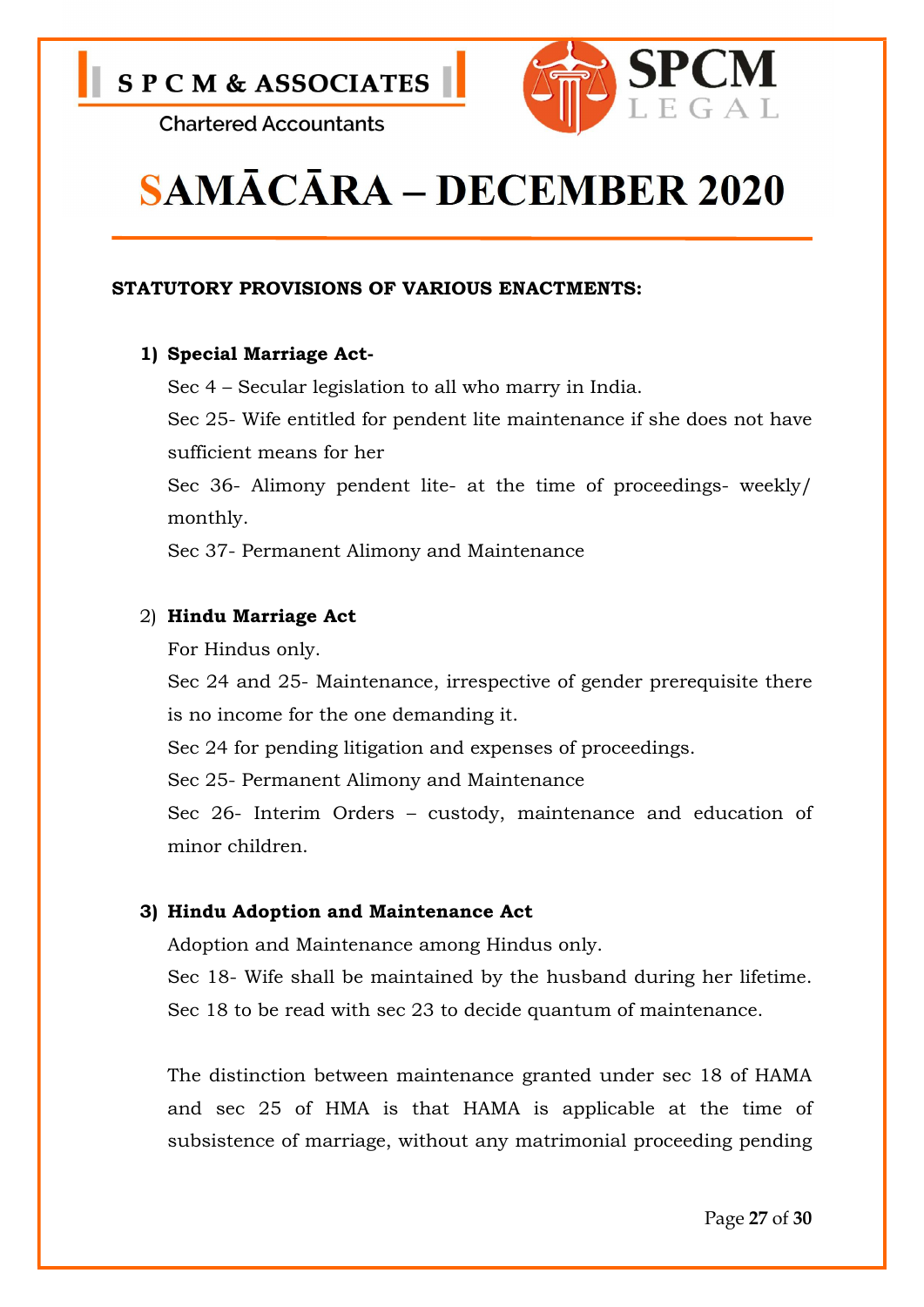

# SAMĀCĀRA – DECEMBER 2020

between the parties. Once there is a divorce relief under sec 25 is to be asked.

#### 4) Sec 125 CrPC

Maintenance for wife, children and parents in a summary proceeding. Can be claimed irrespective any community. Bhagwan Dutt v/s Kamla Devi – Only a wife who is unable to maintain herself is entitled to seek maintenance.

Prior to Amendment in 2001 there was a ceiling limit of 500/- as a whole payment for maintenance.

#### 5) Domestic Violence Act

DV Act is specifically for a woman subjected to Domestic Violence. Definition of domestic violence is gender neutral.

D. Veluswamy v/s Patiachmal- Not all live-in relationship would amount to relationship of marriage to avail benefit of DV Act. Merely weekends together or one-night stand does not come in purview of Domestic Violence.

Essentials for a live-in to come in purview following essentials were laid in the case of Indra Sharma v/s V.K.V Sharma

Essentials for a Permanent Alimony:

- 1) Look at the persons income and expenditure, balance sheet while computing the alimony
- 2) Duration of relationship
- 3) Must include expenses for child's marriage incase custody with mother of the child.
- 4) In case any investments made in form trusts/ funds in name of child should be declared at the time of computation.

Page 28 of 30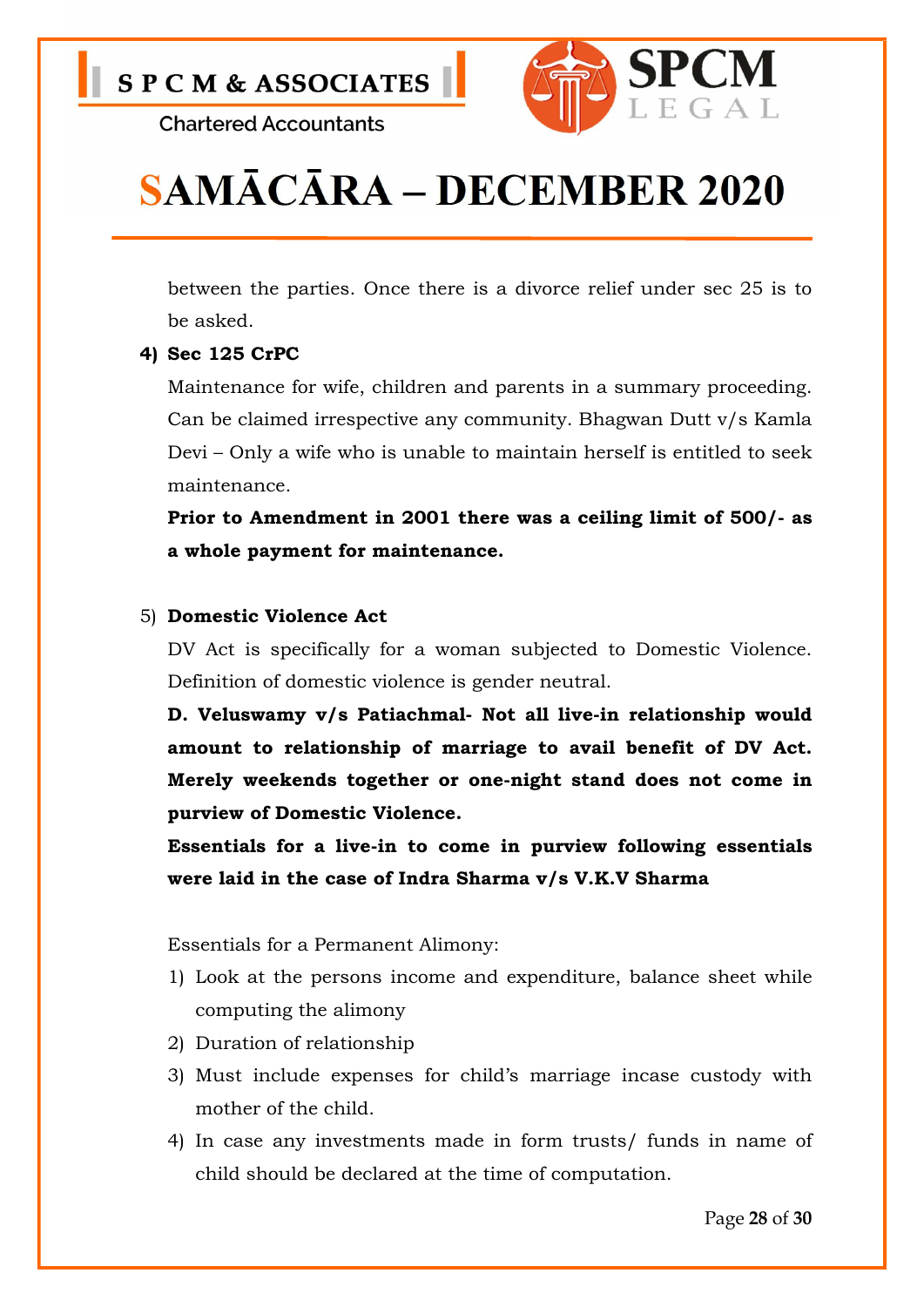



# SAMĀCĀRA – DECEMBER 2020

Essentials for computation of Maintenance:

- 1) Reasonable needs of wife and children
- 2) Applicant qualified / educated.
- 3) Independent source of income.
- 4) Whether income sufficient to sustain a living
- 5) Whether employed during subsistence of marriage
- 6) Whether wife required to sacrifice employment to nurture the family
- 7) Reasonable costs of litigation for non- working wife.

The court must observe the financial capacity of the husband and even consider the number of members in family dependent on his income. Due regards to the standard of living of the husband, spiraling inflation rates to be taken into consideration.

#### Additional Factors:

- 1) Age and employment of parties
- 2) Right to residence (share household under DV Act)
- 3) Wife is earning some income
- 4) Maintenance of minor children
- 5) Serious disability or ill health

Maintenance to be provided from the date of order and that maintenance from date of application is an exception – as per interpretation of sec125(2) CrPC.

In the present case maintenance to be awarded from date of application as there has been a lapse of altogether 7 years.

In case of overlapping jurisdictions, the parties must state about any previous orders or any allied litigation is filed in any courts.

Any modification for any orders already passed would be revised in the same court itself wherein order was passed.

Page 29 of 30